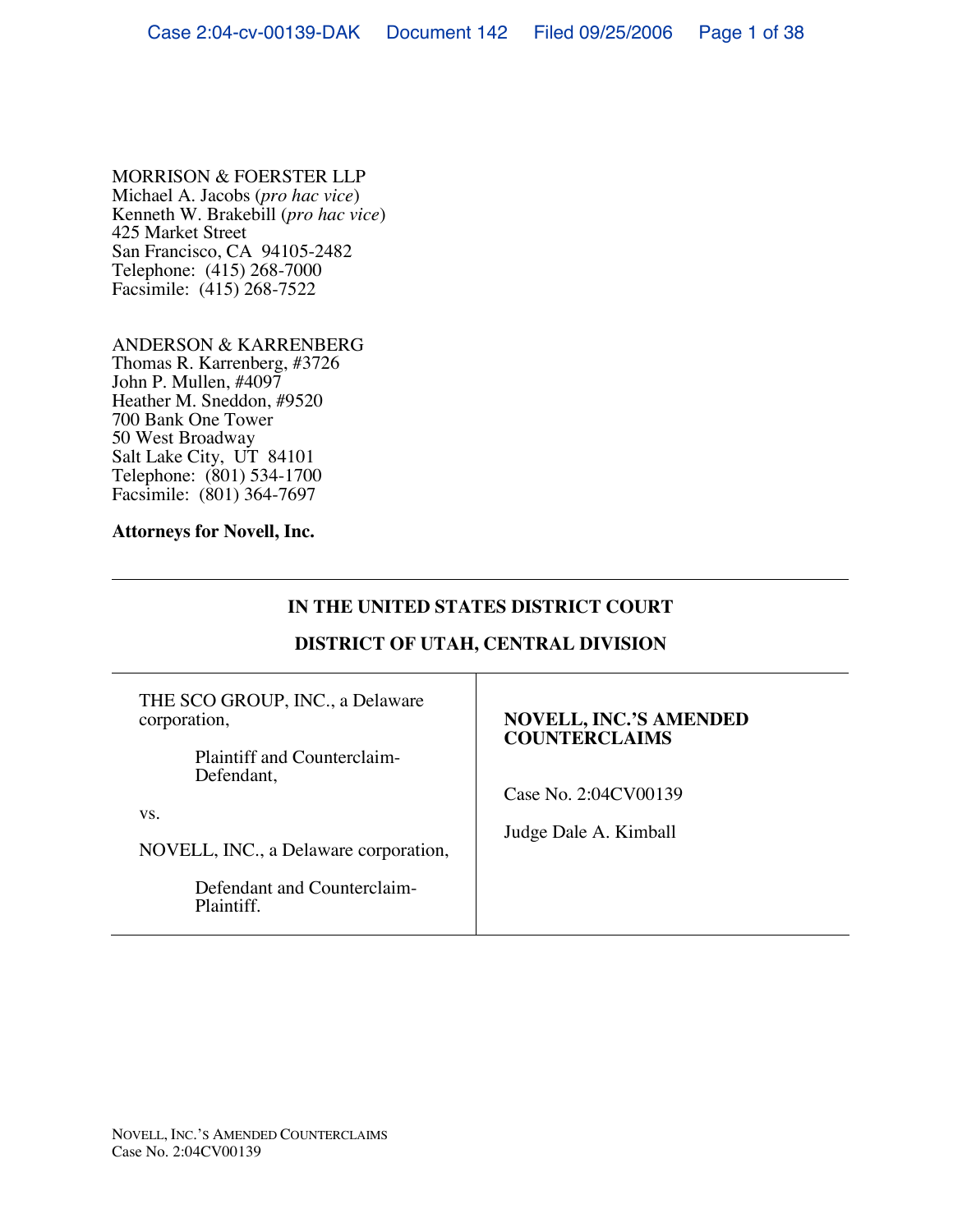Novell hereby amends those counterclaims it previously pled on April 10, 2006 against SCO, as follows:

### **PARTIES**

1. Counterclaim-plaintiff Novell, Inc. ("Novell") is a Delaware corporation that was incorporated in 1983. Its headquarters and principal executive offices are located in Waltham, Massachusetts. Novell's principal product development facility is located in Provo, Utah. Novell also has offices in numerous cities worldwide.

2. Counterclaim-defendant The SCO Group, Inc. ("SCO") is a Delaware corporation with its principal place of business in Utah County, State of Utah.

## **JURISDICTION**

3. This Court has original jurisdiction over SCO's Amended Complaint pursuant to 28 U.S.C. §§ 1331 and 1338(a).

4. This Court has jurisdiction over Novell's counterclaims pursuant to 28 U.S.C. § 1331 (federal question), 28 U.S.C. § 1338(a) (arising under the Federal Copyright Act), 28 U.S.C. § 1367(a) (supplemental jurisdiction) and 28 U.S.C. §§ 2201(a) and 2202 (declaratory judgment). Novell's slander of title claim involves questions of, and arises under, federal law. This Court has supplemental jurisdiction over Novell's state law claims of breach of contract, accounting, restitution and slander of title.

## **VENUE**

5. Venue is proper in this judicial district pursuant to 28 U.S.C. §§ 1391(b), 1391(c) and 1400(a), in that SCO resides or may be found in this district and is subject to personal jurisdiction in this district.

## **FACTS**

# **A. UNIX**

6. UNIX is the name of a computer operating system originally developed beginning in

NOVELL, INC.'S AMENDED COUNTERCLAIMS Case No. 2:04CV00139 1 the late 1960s by a group of software engineers at AT&T's Bell Laboratories. Over time, AT&T

sf-2104161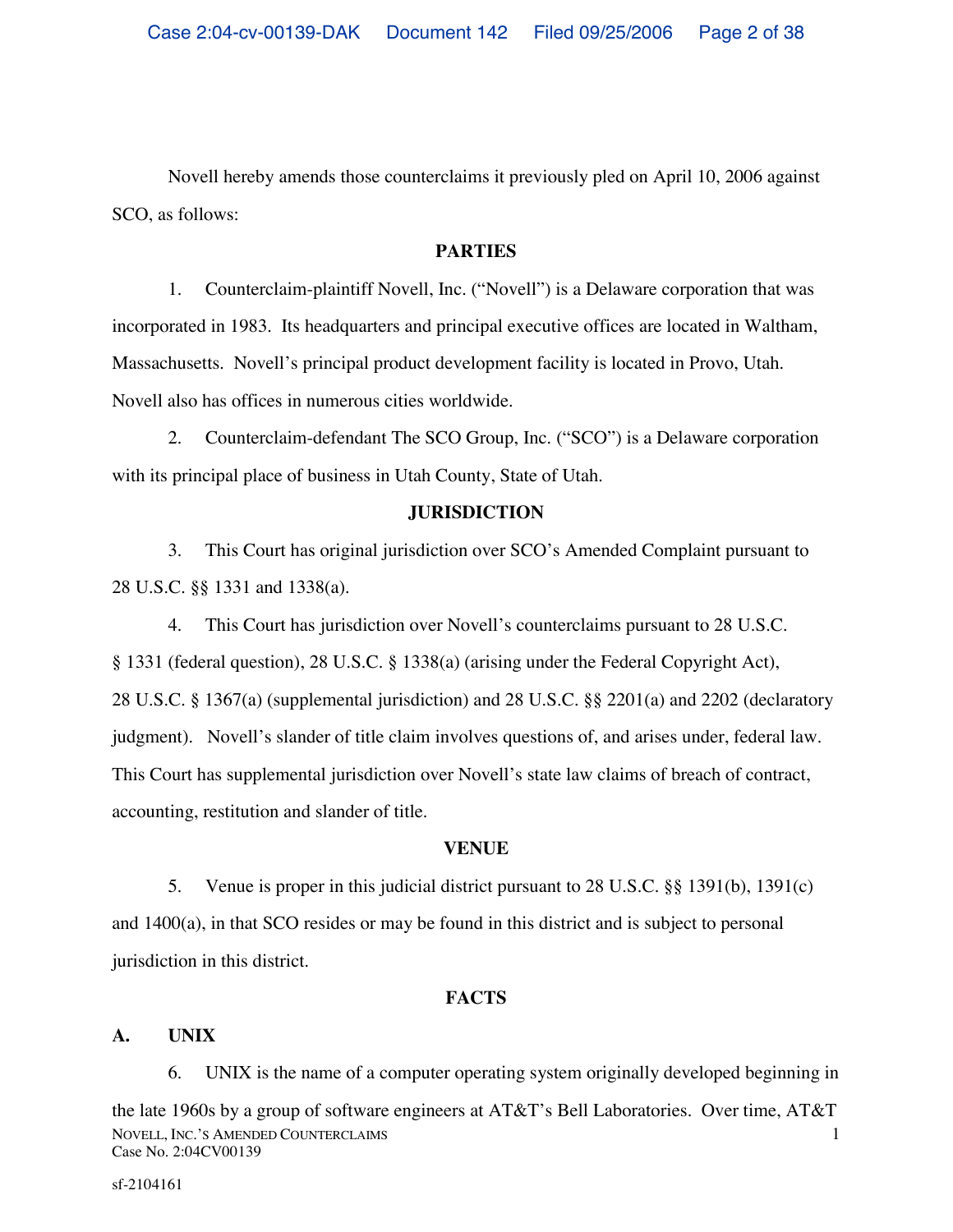licensed its UNIX family of operating systems to universities, corporations, other entities and individuals.

7. In 1993 AT&T sold its UNIX assets, held by its subsidiary UNIX System Laboratories ("USL"), to Novell. This transfer of assets to Novell included UNIX copyrights, trademarks and all active UNIX licensing agreements, including contracts relating to the most recent version of the UNIX operating system called UNIX System V. At the time there had been several major releases of System V, including Releases 1, 2, 3 and 4, also referred to as SVR1, SVR2, SVR3 and SVR4, or generically as SVRx.

#### **B. Linux**

8. Linux is the name of a computer operating system, originally developed beginning in the early 1990s when Linus Torvalds, an undergraduate student at the University of Helsinki, began writing the Linux kernel, or the core of the Linux operating system. He released the first version of the Linux kernel on the Internet in 1991. Since then, thousands of software programmers around the world have engaged in a collaborative effort to further develop Linux.

9. Linux was developed as open-source software and has become a popular alternative to proprietary operating systems. Unlike with other major operating systems, the underlying source code of Linux is available to the public.

### **C. The Asset Purchase Agreement Between Novell and The Santa Cruz Operation, Inc.**

10. In 1995, Novell and a company called The Santa Cruz Operation, Inc. ("Santa Cruz") entered into negotiations over the sale of certain business assets of Novell relating to its UNIX and UnixWare software products.

11. Santa Cruz was a California corporation that was incorporated in 1979. It was founded as a UNIX system porting and consulting company and began to ship its first product, a packaged version of the UNIX operating system, in 1983. In 1993 Santa Cruz completed an initial public offering and became a publicly-listed company on the NASDAQ Stock Exchange.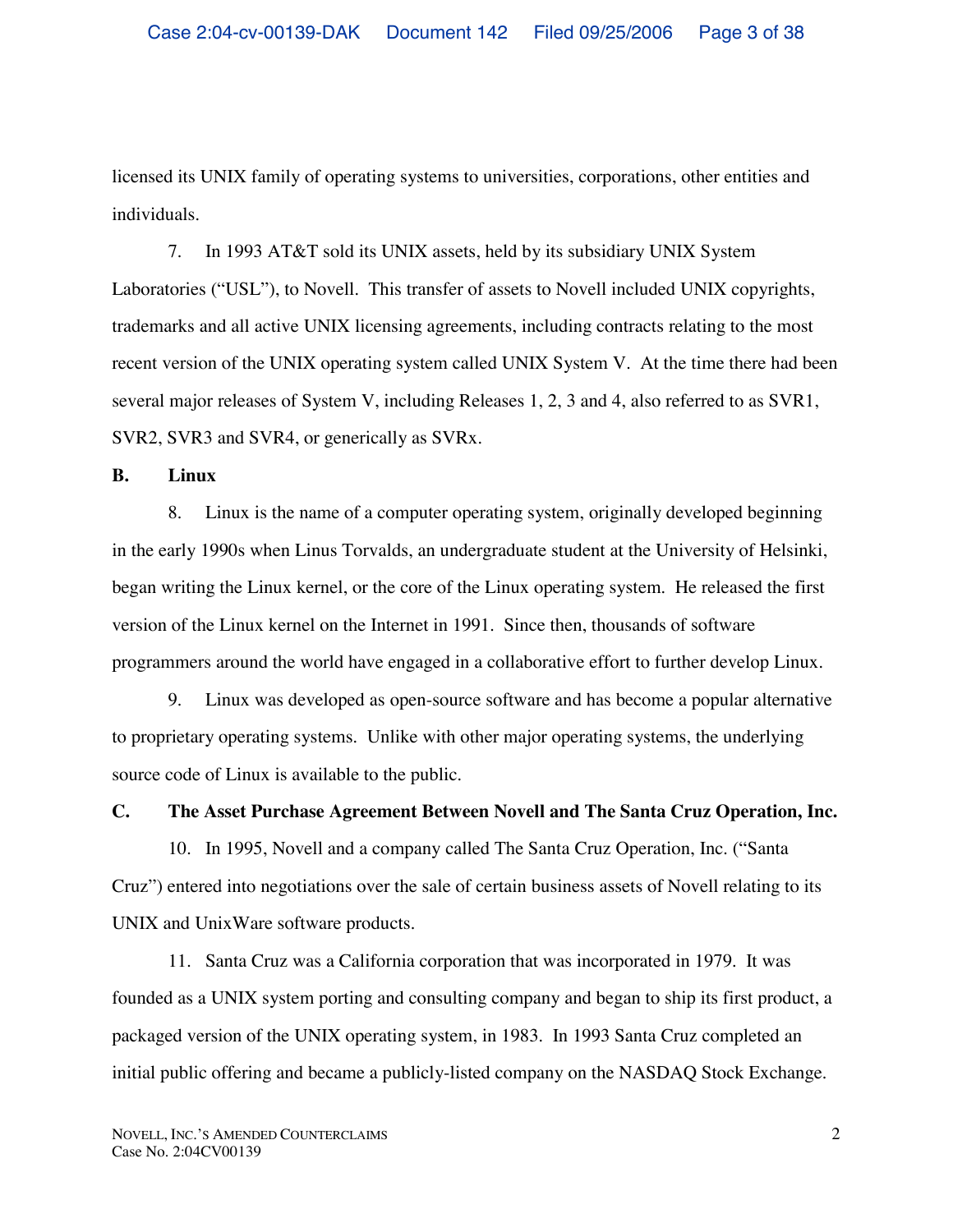12. On September 19, 1995, Novell and Santa Cruz executed an Asset Purchase Agreement ("APA"). The APA provided each party with certain rights and obligations.

13. The parties entered into two Amendments to the APA. On December 6, 1995, Novell and Santa Cruz executed "Amendment No. 1." Novell and Santa Cruz subsequently executed "Amendment No. 2" on October 16, 1996.

14. Under the APA and its Amendments, Santa Cruz obtained a variety of assets, including assignment of tens of thousands of contracts and licenses, various trademarks, source code and binaries to UnixWare products, and physical assets such as furniture and personal computers. Santa Cruz also obtained the right to develop a "Merged Product," a derivative work that would run on Intel platforms.

15. Santa Cruz did not have the financial capacity to pay the purchase price contemplated by Novell for these acquired assets and rights. In order to bridge the price gap and consummate the transaction, Novell and Santa Cruz agreed that Novell would receive Santa Cruz stock and retain certain rights as protection. For example (and as discussed further below), Novell retained the right to receive royalty payments under SVRX licenses, prior approval rights relating to new SVRX licenses and amended SVRX licenses, the right to direct Santa Cruz to take certain actions relating to SVRX licenses and the right to conduct audits of the SVRX license program. Santa Cruz assumed several related obligations.

16. One such obligation that Santa Cruz assumed under the APA was responsibility for administering the collection of royalty payments from SVRX licenses. The APA provided that Santa Cruz shall collect and pass through to Novell 100% of the SVRX royalties. In return, Novell agreed to pay Santa Cruz an administrative fee of 5% of those royalty amounts. Santa Cruz also agreed to pay additional royalties relating to other products.

17. Novell retained certain assets under the APA. Schedule 1.1(b), which lists "Excluded Assets" under the agreement, specifies that Novell retained "all copyrights and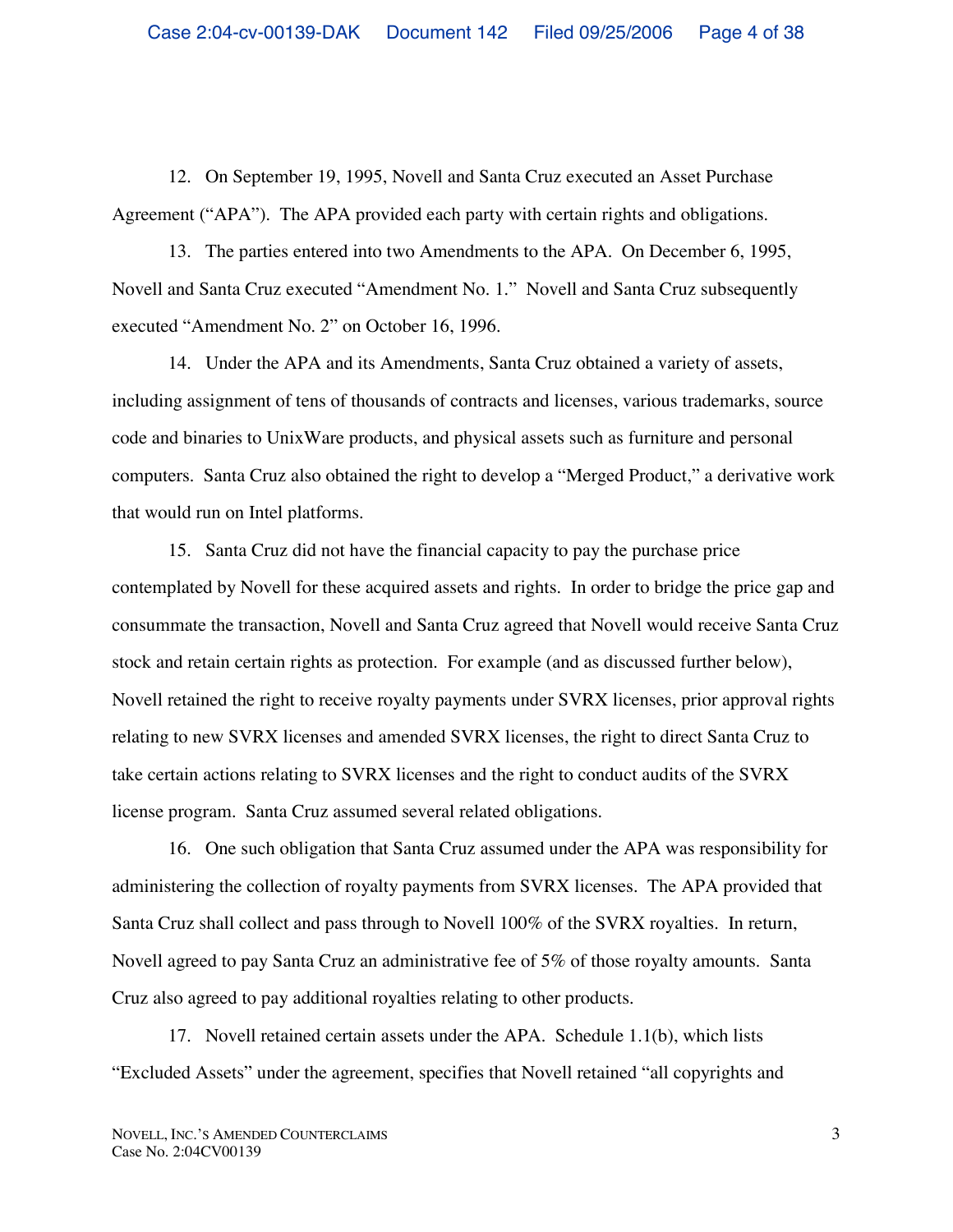trademarks, except for the trademarks UNIX and UnixWare," "all patents," and "all right, title and interest to the SVRX Royalties, less the 5% fee for administering the collection thereof."

18. Novell also retained rights to supervise Santa Cruz's administration of SVRX licenses. Novell retained the "sole discretion" to direct Santa Cruz to amend, supplement, modify, waive or assign any rights under or to the SVRX licenses; if Santa Cruz fails to take any such action, the APA specifically granted Novell the right to take these actions on behalf of Santa Cruz. Novell retained the right to veto Santa Cruz's attempts to amend SVRX licenses, subject to two exceptions, as noted below. Novell also retained the right to veto Santa Cruz's attempts to enter into new SVRX licenses, subject to one exception, as noted below.

19. The APA gave Novell the right to confirm Santa Cruz's compliance with its contractual obligations under the SVRX licensing program. The APA explicitly provided that Novell "shall be entitled to conduct periodic audits" of Santa Cruz "concerning all royalties and payments due to Seller hereunder or under the SVRX Licenses." The APA required Santa Cruz to "diligently seek to collect all such royalties, funds and other amounts when due" and to "investigate and perform appropriate auditing and enforcement." The APA also required Santa Cruz to provide Novell monthly reports detailing the SVRX royalties it received.

20. Novell and Santa Cruz were the only parties to the APA and its Amendments. SCO was not a party to the APA or its Amendments. SCO was originally incorporated on August 21, 1998 as a company called Caldera Systems, a developer and provider of Linux-based business solutions. SCO purports to be the successor in interest to Santa Cruz under the APA and its Amendments. This dispute is about Novell's rights under the APA and whether SCO breached its obligations as the alleged successor of Santa Cruz.

### **D. Novell's Ownership of the UNIX Copyrights**

21. The APA transferred certain assets from Novell to Santa Cruz. However, as specified by Section V.A of Schedule 1.1(b) to the APA, certain assets were excluded from the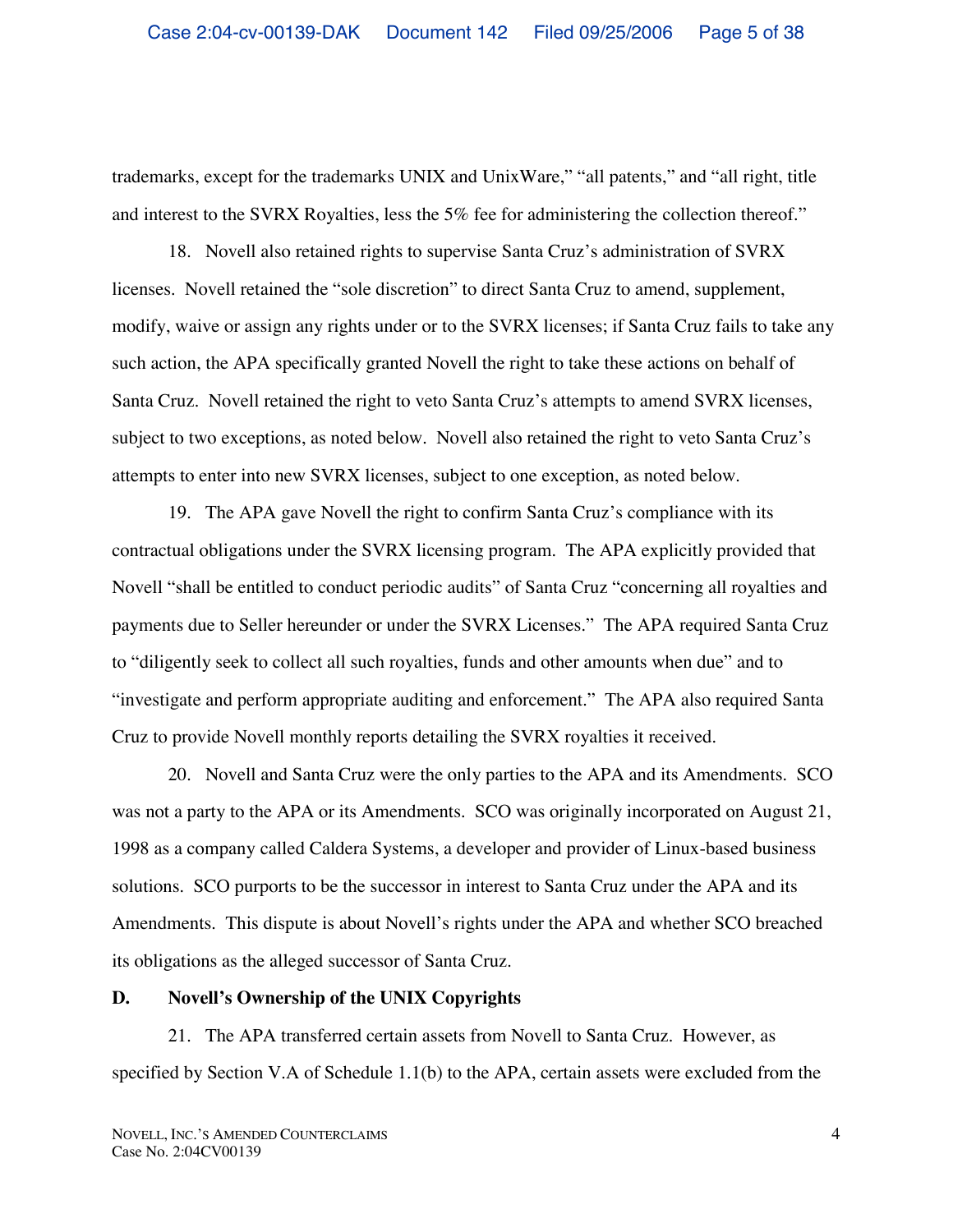transfer. Among the "Excluded Assets" from the APA asset transfer were "[a]ll copyrights and trademarks, except for the trademarks UNIX and UnixWare."

22. The APA as executed on September 19, 1995 therefore does not transfer any copyrights.

23. Novell and Santa Cruz later executed Amendment No. 2 to the APA. Amendment No. 2 modifies Section V.A of Schedule 1.1(b) to provide that Excluded Assets include:

> All copyrights and trademarks, except for the copyrights and trademarks owned by Novell as of the date of the Agreement required for SCO to exercise its rights with respect to the acquisition of UNIX and UnixWare technologies.

24. Neither Amendment No. 2 nor the APA as modified by Amendment No. 2 were intended to, nor do they actually, transfer ownership of the UNIX or UnixWare copyrights owned by Novell at the time of the APA and its Amendments ("UNIX Copyrights").

25. Neither Amendment No. 2 nor the APA as modified by Amendment No. 2 qualify as

"an instrument of conveyance, or a note or memorandum of the transfer" under 17 U.S.C.

§ 204(a) for at least the following reasons:

- a. Amendment No. 2 merely amends the schedule of excluded assets and therefore does not, itself, constitute a transfer of any asset.
- b. Neither Amendment No. 2 nor the modified APA identifies "the copyrights and trademarks owned by [Novell] as of the date of the Agreement required for Santa Cruz to exercise its rights with respect to the acquisition of UNIX and UnixWare technologies."
- c. Neither Amendment No. 2 nor the modified APA contains any language suggesting a contemporaneous transfer of any copyright. To the contrary, the APA provides only that certain assets "will" be transferred.
- d. Neither Amendment No. 2 nor the modified APA provides a date for any purported transfer of copyrights.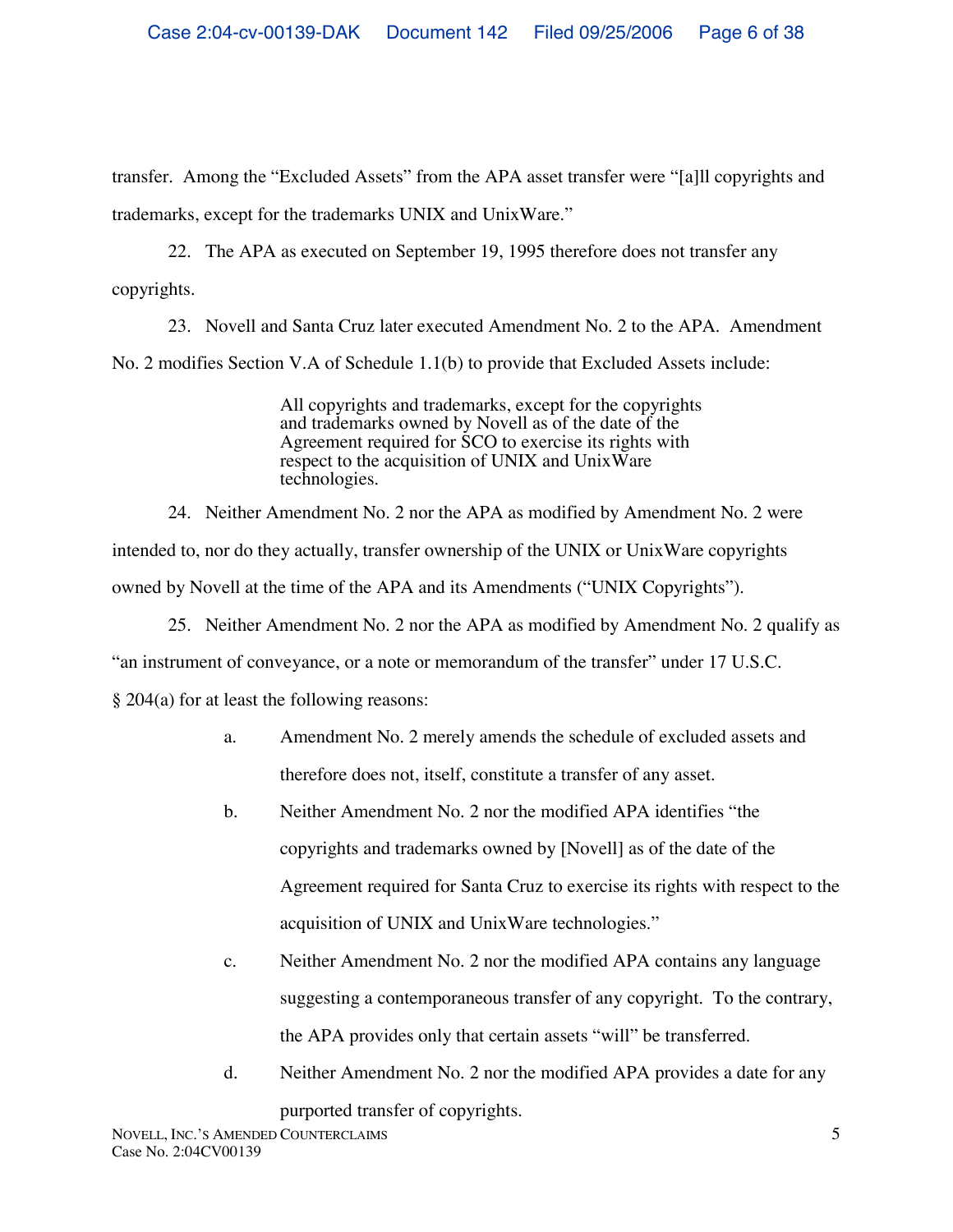26. Title to the UNIX Copyrights therefore remains with Novell.

27. By and during early 2003, SCO repeatedly asked Novell to transfer the UNIX Copyrights to SCO. In doing so, SCO conceded that title to the UNIX Copyrights remains exclusively with Novell. Novell rejected all of SCO's requests.

## **E. The Sale of Certain Santa Cruz Assets to Caldera Systems**

28. During the second quarter of its fiscal year 2000, Santa Cruz restructured its business into three divisions: the Server Software division, the Professional Services division and the Tarantella division. The Server Software division included Santa Cruz's UNIX-related business.

29. On August 1, 2000, Santa Cruz entered into an agreement with Caldera Systems, under which Caldera Systems acquired Santa Cruz's Server Software and Professional Services divisions. With the acquisition, Caldera Systems planned to add Santa Cruz's UNIX server solutions and services to its Linux business.

30. On May 7, 2001, pursuant to an amendment to the agreement between Santa Cruz and Caldera Systems, Caldera International ("Caldera") was formed as a holding company to own Caldera Systems, including the assets, liabilities and operations of Santa Cruz's Server Software and Professional Services divisions.

# **F. Caldera's Financial Woes and Its Shift in Business Strategy Under New Leadership**

31. Prior to Caldera's acquisition of Santa Cruz's Server Software and Professional Services divisions, substantially all of Caldera's revenue was derived from sales of Linux products and services. However, Caldera had been unsuccessful in creating a profitable Linux business.

32. After the acquisition of Santa Cruz's Server Software and Professional Services divisions, most of Caldera's total revenue came from UNIX products and services, ranging from 90 to 95% of Caldera's revenue during fiscal years 2001 and 2002. But Caldera's revenue from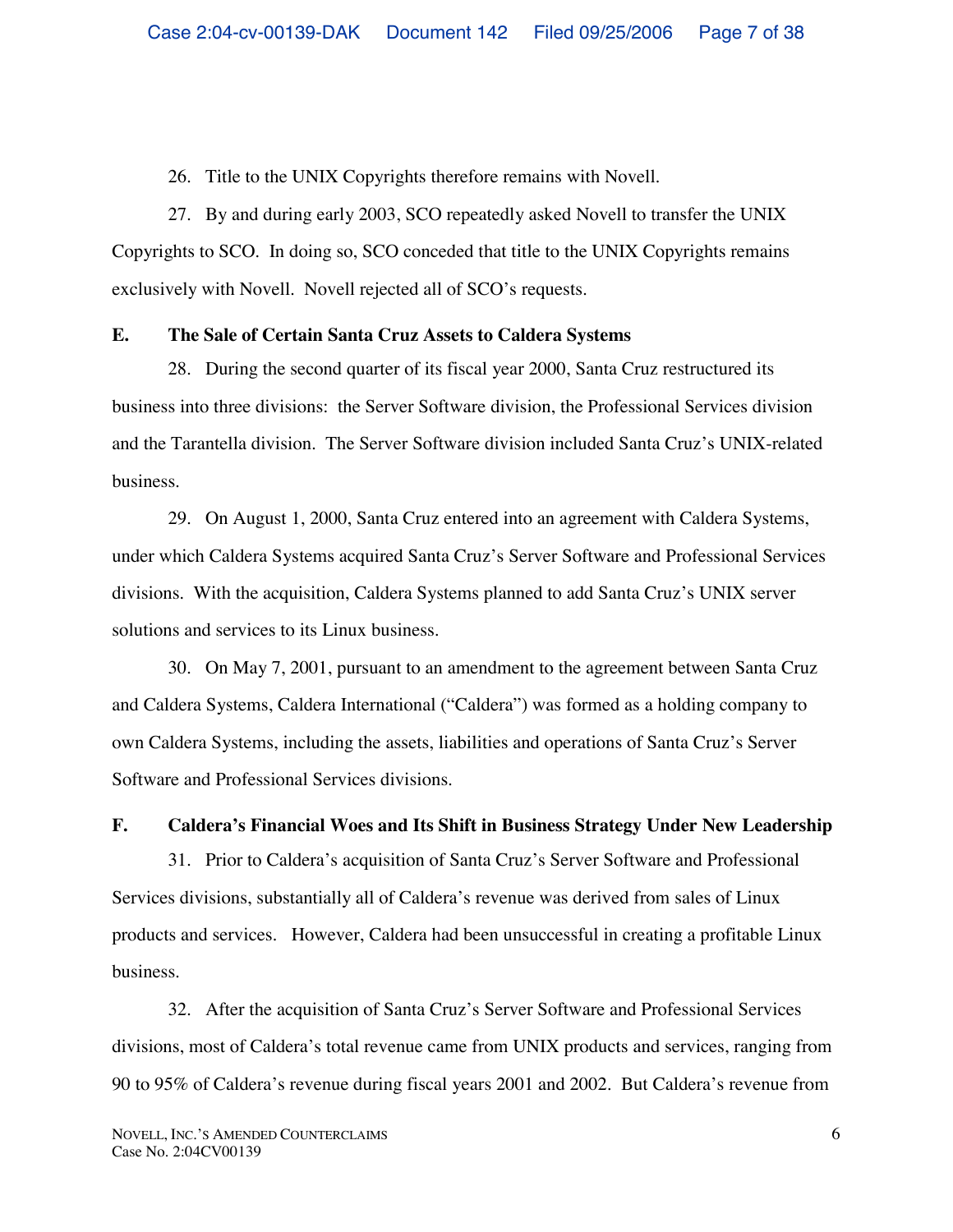the sale of UNIX-based products declined in the fiscal quarters following the acquisition. Caldera experienced significant decreases in actual and forecasted revenue of the acquired Santa Cruz operations.

33. Caldera incurred substantial financial losses during its fiscal years 2000, 2001 and 2002. Caldera suffered losses from operations totaling \$32 million in 2000, \$133 million in 2001 and \$24 million in 2002.

34. In June 2002, Caldera hired Darl McBride as its President and Chief Executive Officer. Mr. McBride was responsible for the company's strategic direction and planning.

35. On our about the time of Mr. McBride's arrival at Caldera, Caldera began to pursue a new business strategy for the company, launching a rebranding effort of its products and services as well as its corporate image.

36. On August 26, 2002, Caldera announced that it would change its name to The SCO Group, Inc. ("SCO"), pending shareholder approval. On or about that time, Caldera then began doing business as SCO. Caldera soon thereafter changed its trading symbol on the NASDAQ Stock Exchange from "CALD" to "SCOX." Caldera's name change was formalized on May 16, 2003, when Caldera's shareholders approved an amendment to Caldera's certificate of incorporation that changed the company's name to SCO.

37. As part of Caldera's rebranding efforts and shift in business strategy, Caldera purportedly initiated a review of its intellectual property rights. This effort culminated in the launching of a licensing initiative, which it called SCOsource, in January 2003. SCOsource, as described in further detail below, was an effort by Caldera to expand the revenue base of a company that had never before been profitable.

# **G. SCO's Requests to Novell To Participate in a Licensing Scheme and To Transfer the UNIX Copyrights**

38. In late 2002, SCO repeatedly contacted Novell in connection with SCO's soon-tobe- announced SCOsource campaign. SCO requested copies of certain documentation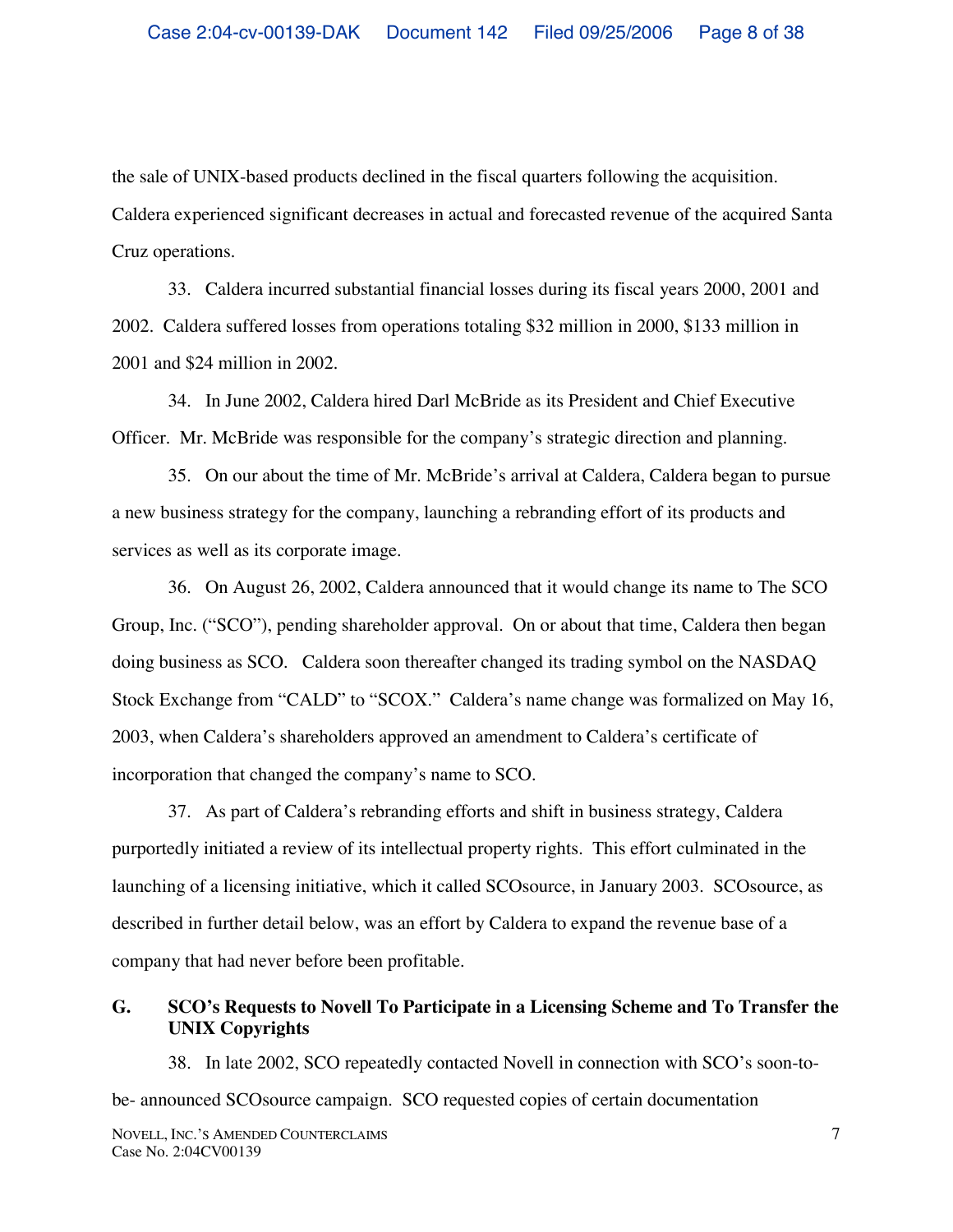concerning rights to UNIX, including the agreement between Novell and Santa Cruz. SCO also expressed its interest in a campaign to assert UNIX infringement claims against users of Linux. SCO asked Novell to partner with SCO in a Linux licensing program, under which SCO contemplated extracting a license fee from Linux end users to use the UNIX intellectual property purportedly contained in Linux. Novell refused to participate.

39. In aid of its scheme, SCO requested that Novell transfer its UNIX Copyrights to SCO and thereby acknowledged that it did not own the UNIX Copyrights. SCO contacted Novell on multiple occasions by and during early 2003. For example, SCO's CEO, Darl McBride, repeatedly contacted Novell and asked Novell to amend the Novell-Santa Cruz agreement to give SCO the UNIX Copyrights. Novell rejected all of these requests.

### **H. SCO's Scheme To Claim Ownership of the UNIX Copyrights**

40. Notwithstanding Novell's rejections, SCO embarked on an aggressive campaign in which it falsely asserted ownership over these same copyrights via public statements, a series of letters to Linux end users, several lawsuits against Linux distributors and end users, and a licensing program purporting to offer SCO's Intellectual Property Licenses for Linux.

41. SCO's misleading and wrongful public assertions of ownership include the following:

> a. On March 7, 2003, SCO stated in a press release, "In 1995, SCO purchased the rights and ownership of UNIX and UnixWare that had been originally owned by AT&T. This included source code, source documentation, software development contracts, licenses and other intellectual property that pertained to UNIX-related business. . . . 'SCO is in the enviable position of owning the UNIX operating system,' said Darl McBride, president and CEO, SCO."

NOVELL, INC.'S AMENDED COUNTERCLAIMS Case No. 2:04CV00139 8 b. On May 14, 2003, SCO stated in a press release, "[SCO], the owner of the UNIX operating system, today warned that Linux is an unauthorized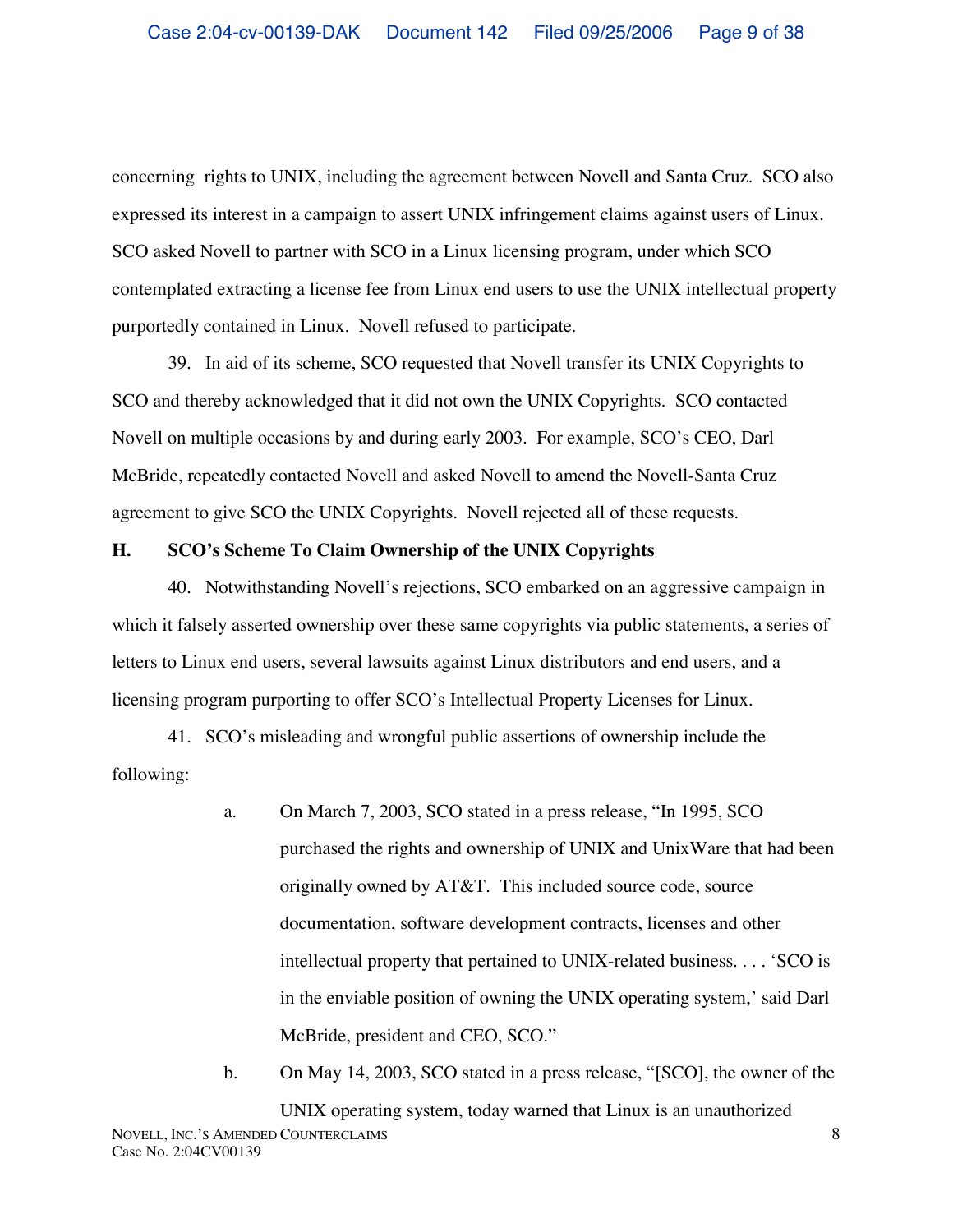derivative of UNIX and that legal liability for the use of Linux may extend to commercial users."

c. On June 6, 2003, SCO stated in a press release, "[SCO], the owner of the  $UNIX<sup>®</sup>$  operating system, today confirmed its previously stated ownership of UNIX copyrights. As SCO has consistently maintained, all rights to the UNIX and UnixWare technology, including the copyrights, were transferred to SCO as part of the Asset Purchase Agreement between Novell and SCO dated September 19, 1995. Any question of whether the UNIX copyrights were transferred to SCO under the Asset Purchase Agreement was clarified in Amendment No. 2 to the Asset Purchase Agreement dated October 16, 1996.

'This amendment simply confirms SCO's long stated position that it owns all copyrights associated with the UNIX and UnixWare businesses,' said Chris Sontag, senior vice president and general manager, SCOsource intellectual property division, SCO.

. . .

'SCO is the owner of the UNIX operating system, as well as all of the UNIX contracts, claims and copyrights necessary to conduct that business,' said Sontag. 'None of the litigation we are currently involved with asserts claims based on copyrights. Because others have called into question SCO's ownership of the UNIX and UnixWare copyrights, we are satisfied that we have now proven without a doubt that SCO owns those copyrights.'"

d. During at least June and July, 2003, SCO wrongfully registered copyrights in UNIX and UnixWare releases owned by Novell. These registrations

NOVELL, INC.'S AMENDED COUNTERCLAIMS Case No. 2:04CV00139 9 related to UNIX System V release 3.0, UNIX System V release 3.1, UNIX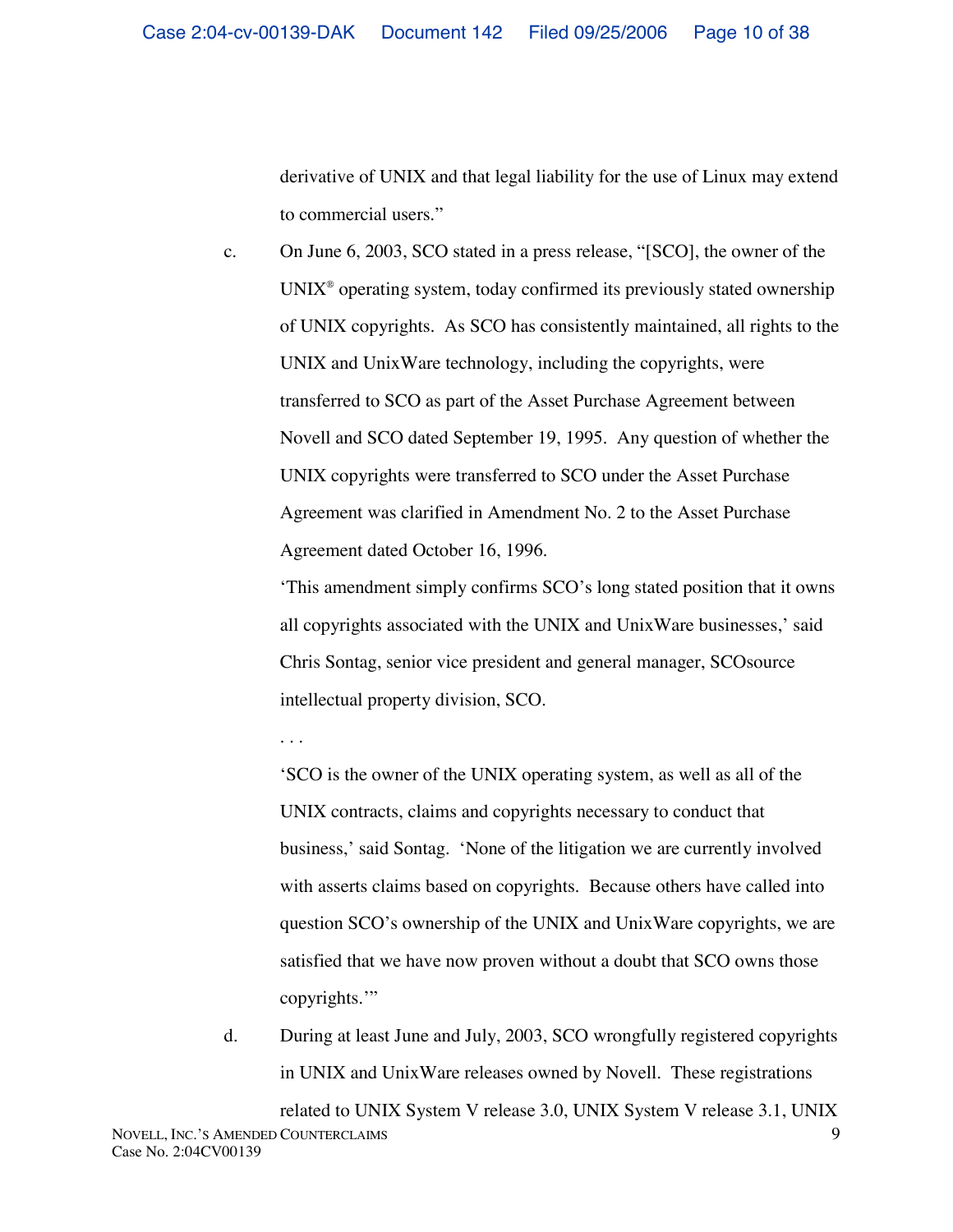System V release 3.2, UNIX System V release 3.2/386, UNIX System V release 4.0, UNIX System V release 4.1, UNIX System V release 4.1ES, UNIX System V release 4.2, UNIX System V release 4.2MP, and UnixWare 7.1.3.

- e. On January 13, 2004, SCO stated, "[SCO] today reiterated its ownership of UNIX intellectual property, source code, claims and copyrights and has made all of the documents surrounding the companies' ownership of UNIX and UnixWare available for public viewing at www.sco.com/novell."
- f. On January 28, 2004, in its Form 10-K filed with the United States Securities and Exchange Commission, SCO stated, "We own the UNIX operating system and are a provider of UNIX-based products and services. . . .

We acquired our rights to the UNIX source code and derivative works and other intellectual property rights when we purchased substantially all of the assets and operations of the server and professional services groups of The Santa Cruz Operation, Inc., in May 2001. The Santa Cruz Operation (now known as Tarantella, Inc.) had previously acquired such UNIX source code and other intellectual property rights from Novell in September 1995, which were initially developed by AT&T Bell Labs. Through this process, we acquired all UNIX source code, source code license agreements with thousands of UNIX vendors, all UNIX copyrights, all claims for violation of the above mentioned UNIX licenses and copyrights and other claims, and the control over UNIX derivative works . . . ."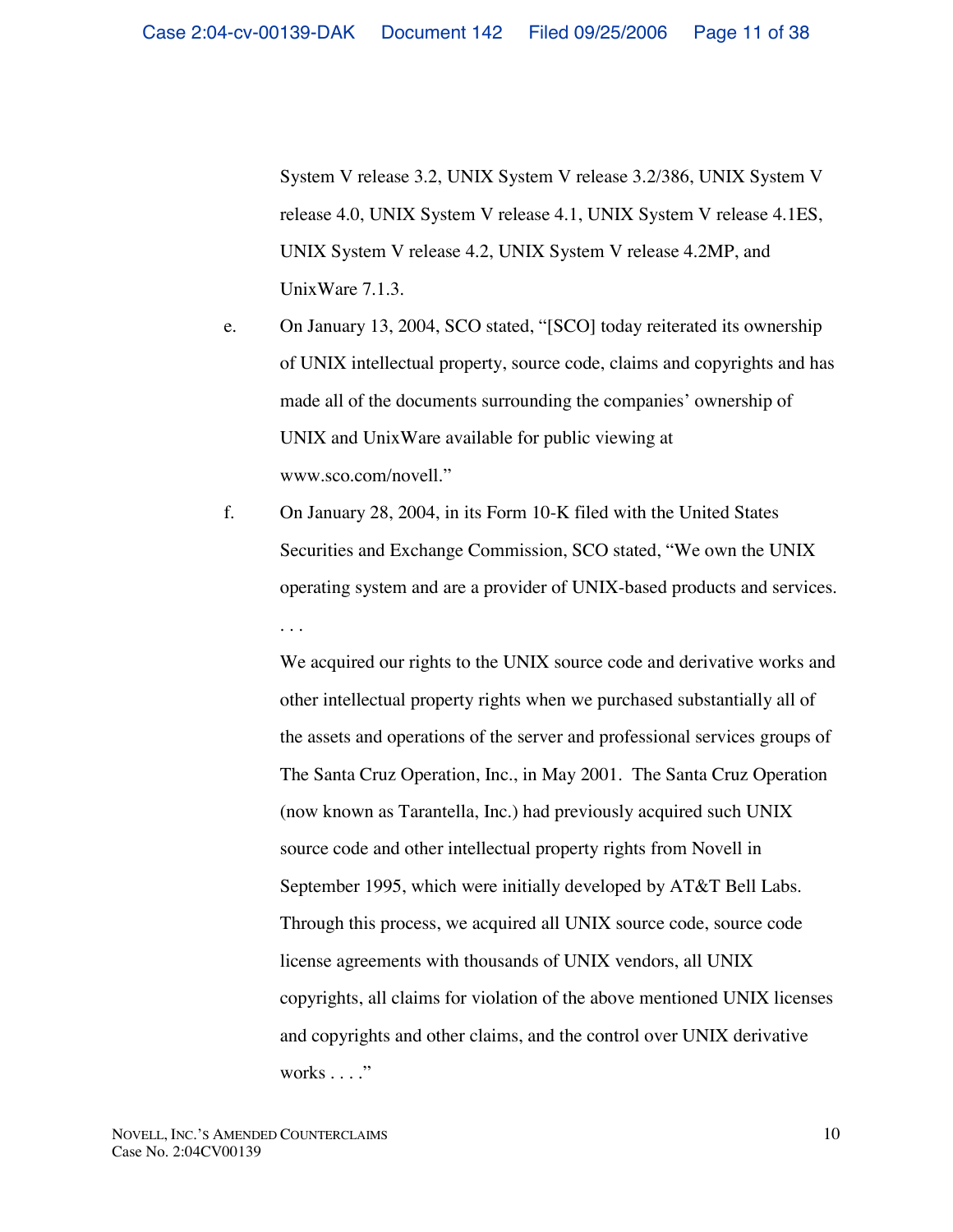42. As part of SCO's scheme to claim ownership of the UNIX copyrights, SCO has falsely claimed that Novell acquiesced to SCO's claims. For example, on July 21, 2003, Darl McBride stated in a public interview:

| Interviewer: | Well, Novell would say that you actually<br>don't own those copyrights fully.                                                                                                                                                                                                  |
|--------------|--------------------------------------------------------------------------------------------------------------------------------------------------------------------------------------------------------------------------------------------------------------------------------|
| McBride:     | Yeah, well, the Novell thing, they, they<br>came out and made a claim that held up for<br>about four days and then we put that one to<br>bed. If you go talk to Novell today, I'll<br>guarantee you what they'll say, which is<br>they don't have a claim on those copyrights. |

43. Novell has not acquiesced to SCO's claims, as recited in SCO's own Amended Complaint. (Amended Complaint  $\P$  19(d)-(e).) To the contrary, Novell was vigorously contesting those claims in private correspondence with SCO at the very same time SCO was publicly claiming otherwise. For example:

- a. On May 12, 2003, SCO's CEO Darl McBride sent Novell a letter asserting that it owned the UNIX copyrights and that Linux end users were infringing those copyrights.
- b. On May 28, 2003, Novell's CEO, Jack Messman, responded by letter, asserting in no uncertain terms that "SCO is not the owner of the UNIX copyrights."
- c. After SCO registered its claim to the UNIX copyrights with the U.S. Copyright Office, Novell's General Counsel, Joseph LaSala wrote to SCO, again disputing its claim to ownership of the copyrights. In his August 4, 2003, letter, LaSala stated, "We dispute SCO's claim to ownership of these copyrights."

44. In September and October 2003, Novell attempted to protect its rightful ownership of the UNIX Copyrights, and to correct SCO's erroneous registrations claiming ownership, by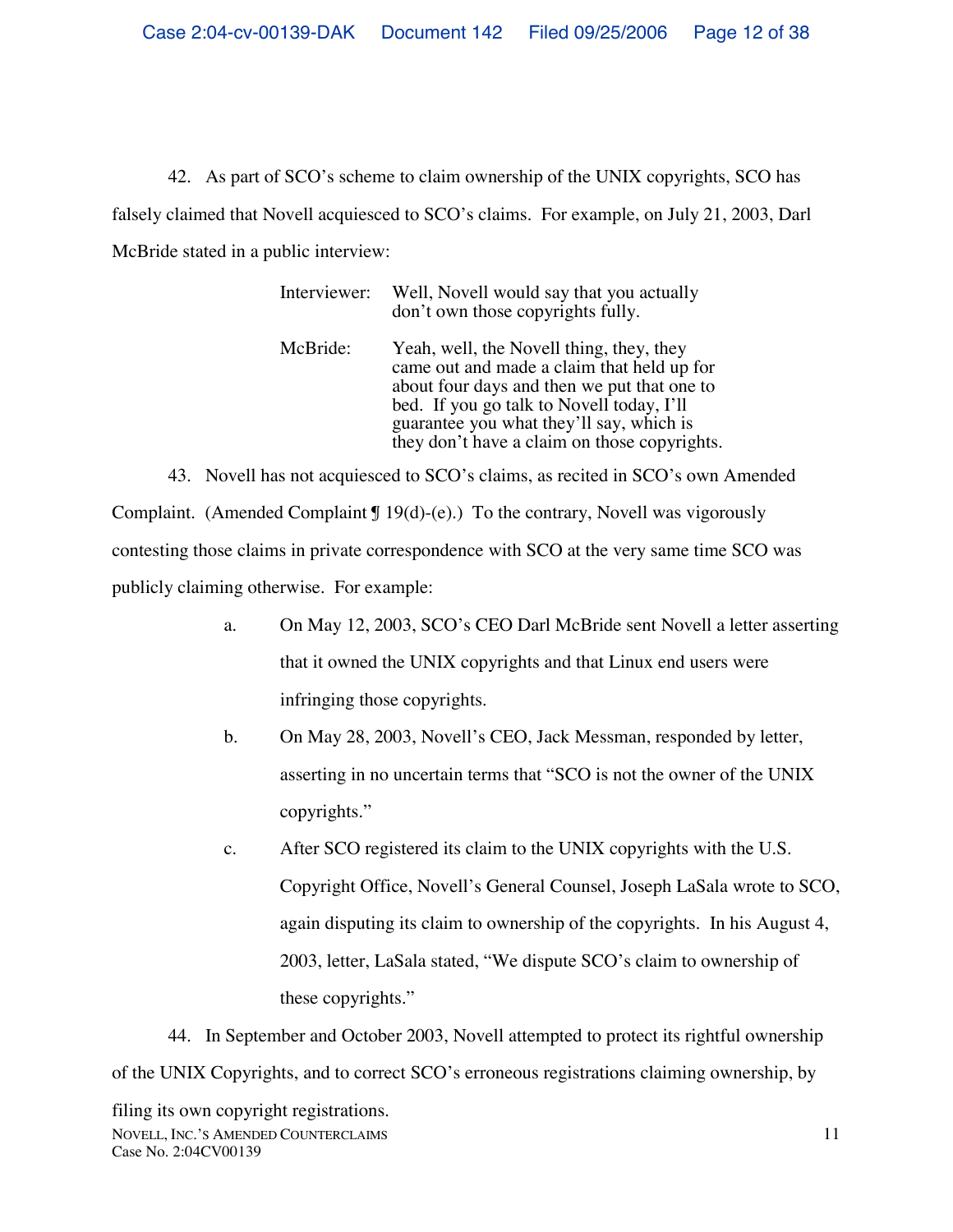# **I. SCO's Scheme To Extract Licensing Fees from Novell, the Linux Community and UNIX Vendors**

45. A significant aspect of SCO's rebranding efforts and new business strategy was its adoption of a scheme to extract "licenses" from the UNIX and Linux communities based on claims to own intellectual property specifically reserved to Novell, i.e., the UNIX Copyrights. SCO proceeded on its own in this scheme after Novell rebuffed SCO's overtures to participate.

46. On January 22, 2003, SCO publicly announced its licensing scheme as part of its "SCOsource" program. In connection with this announcement, SCO's CEO, Darl McBride, commented that "SCO owns much of the core UNIX intellectual property, and has full rights to license this technology and enforce the associated patents and copyrights."

47. Under the SCOsource licensing program, SCO seeks to enter into license agreements with UNIX vendors and offers Intellectual Property Licenses to Linux end users ("Intellectual Property Licenses"). The purported purpose of these licenses is to allow UNIX vendors to use SCO's UNIX intellectual property and to permit Linux end users to "properly compensate us for our UNIX intellectual property as currently found in Linux." One term of SCO's Intellectual Property Licenses for Linux is that licensees "will be held harmless against past and future copyright violations based on their use of SCO's intellectual property . . . in Linux distributions . . . ."

48. SCO charges a sizeable licensing fee for SCO's Intellectual Property Licenses for Linux. For example, for a server with 8 CPUs, the initial licensing fee is \$4,999, with \$1,079 payable every year after that.

49. As part of its SCOsource initiative, SCO filed a lawsuit against IBM on March 7, 2003, asserting, among other things, UNIX Copyrights that SCO does not own. SCO has alleged that it owns the UNIX Copyrights and that IBM's contributions to Linux and use of Linux infringe these copyrights.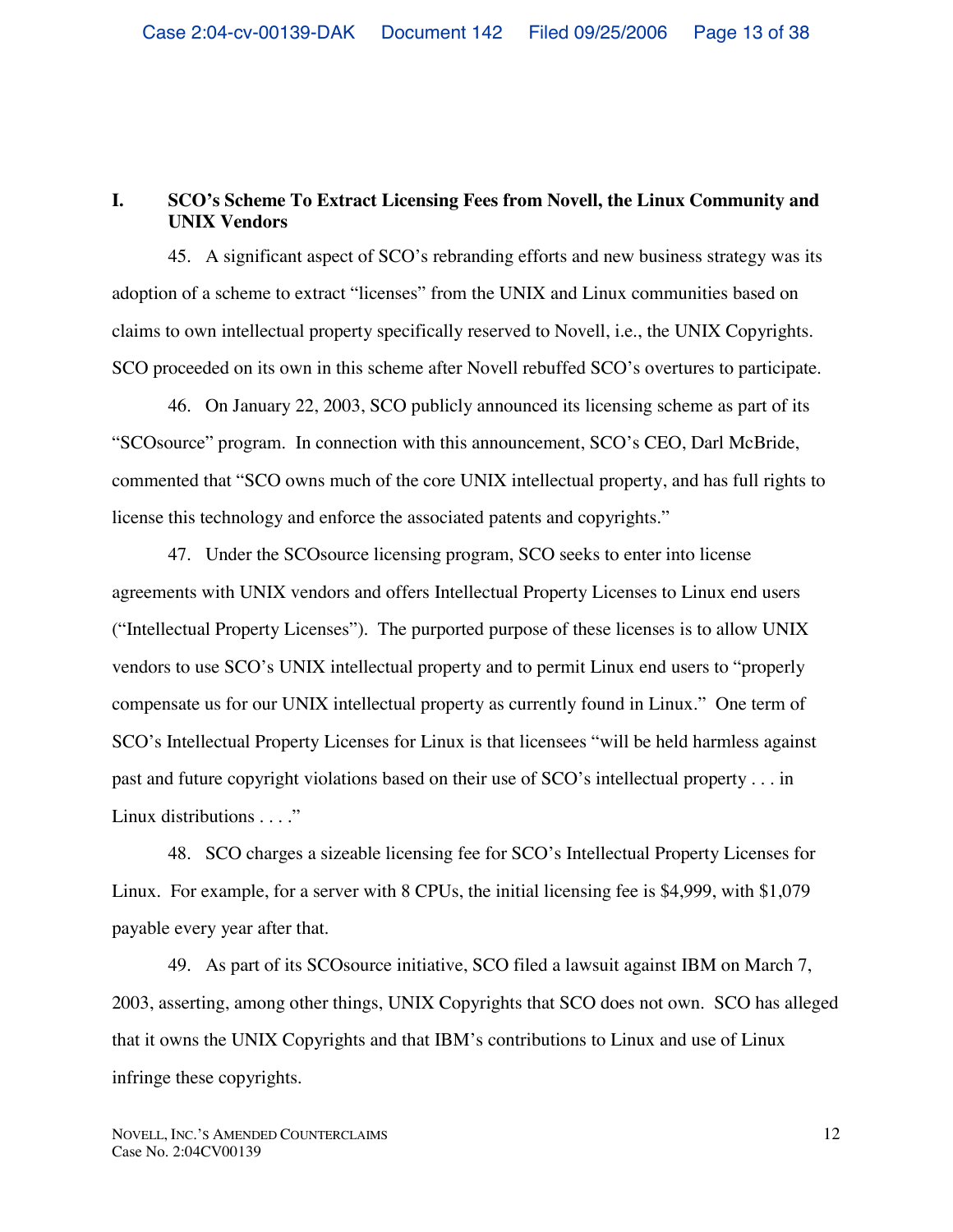50. As part of the SCOsource program, SCO entered into at least two license agreements. These licenses related to the use of UNIX technology by the licensees. The first of these licenses was with Sun Microsystems, Inc. ("Sun"). The second license was with Microsoft Corporation ("Microsoft") and purportedly covers Microsoft's UNIX compatibility products. On information and belief, through these licenses SCO broadened the rights of Sun and Microsoft to use SVRX code.

51. The Sun and Microsoft licenses resulted in significant revenue for SCO and produced the first profitable quarter in SCO's history. During the fiscal quarter ended April 30, 2003, SCO recognized \$8,250,000 in revenue from these two new licenses. In addition, these licenses accounted for \$25,846,000 of SCO's revenue in fiscal year 2003.

52. As part of the SCOsource program, in May 2003, SCO sent letters to 1,500 of the world's largest corporations threatening suit based on its alleged ownership of the UNIX Copyrights ("End User Letters"). On May 12, 2003, SCO sent one of these letters to IBM, and sent another letter to Novell. On information and belief, all of the End User Letters were nearly identical in content to the IBM and Novell letters.

53. In the End User Letters, SCO made the false and misleading statement that "SCO holds the rights to the UNIX operating system software originally licensed by AT&T to approximately 6,000 companies and institutions worldwide (the 'UNIX Licenses')."

54. In the End User Letters, SCO also made the unsupported assertion that "We [SCO] have evidence that portions of UNIX System V software code have been copied into Linux and that additional other portions of UNIX System V software code have been modified and copied into Linux, seemingly for the purposes of obfuscating their original source."

NOVELL, INC.'S AMENDED COUNTERCLAIMS Case No. 2:04CV00139 13 55. After setting forth these alleged facts in the End User Letters, SCO erroneously concluded that "Linux infringes on our UNIX intellectual property and other rights." According to SCO, end users of Linux were liable for this alleged infringement whether or not they participated in any contribution of UNIX System V software code into Linux.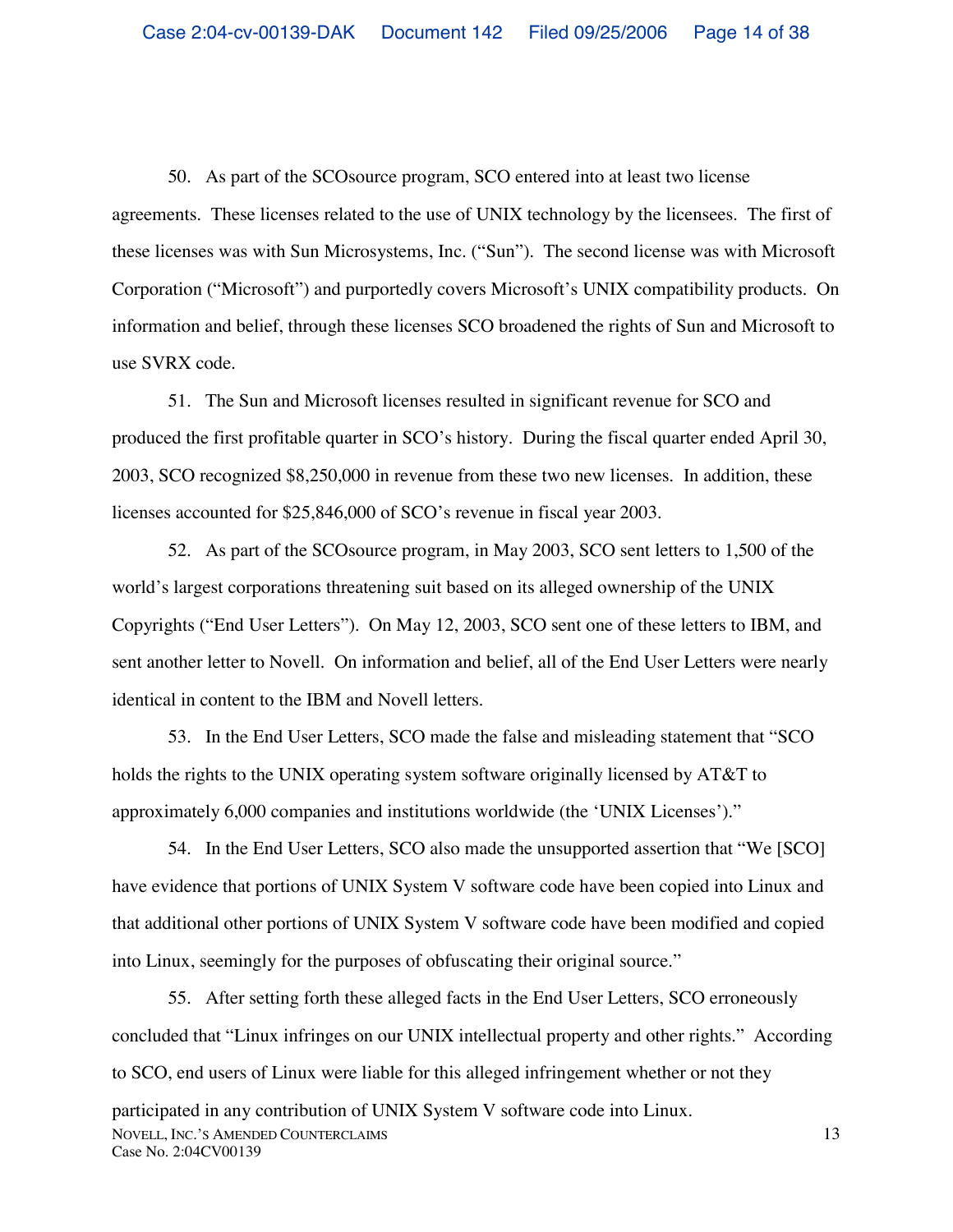56. As set forth in detail above, besides sending the End User Letters, SCO has made numerous public statements that it owns the UNIX Copyrights and that end users of Linux are liable for infringement of those copyrights. For instance, contrary to the express terms of the APA, SCO has stated on its website that "only SCO is in a position to license the use of this infringing intellectual property." The Court itself has noted SCO's "barrage of public statements about pursuing alleged infringers of its alleged intellectual property." *The SCO Group Inc. v. Int'l Bus. Machs.*, Case No. 2:03CV294 DAK, Memorandum Decision and Order at 5 (Feb. 9, 2004).

57. Shortly after the inception of its letter writing campaign, SCO brought suit against Autozone and Daimler Chrysler, both Linux end users. In these lawsuits, SCO has made substantially the same allegations as set forth in its letters. In the Autozone lawsuit, SCO has alleged that "[Autozone] uses one or more versions of the Linux operating system that infringe on SCO's exclusive rights in its proprietary UNIX System V operating system technology." In the Daimler-Chrysler lawsuit, SCO has alleged that Daimler-Chrysler's use of the Linux operating system violates the UNIX license between Daimler-Chrysler and SCO.

58. Novell has established a Linux Indemnification Program under which it currently offers indemnification for copyright infringement claims made by third parties against qualifying, registered Novell customers of specified SUSE LINUX Enterprise products.

59. SCO has continued to pursue its SCO source initiative with other industry participants that it believes will lead to additional licensing agreements. On information and belief, via this campaign, SCO has convinced several Linux end users to participate in its licensing program, obtain purported licenses to use "SCO's intellectual property contained in Linux," and thereby avoid suit by SCO. In fiscal year 2004, SCO generated additional revenue from sales of its SCOsource Intellectual Property Licenses.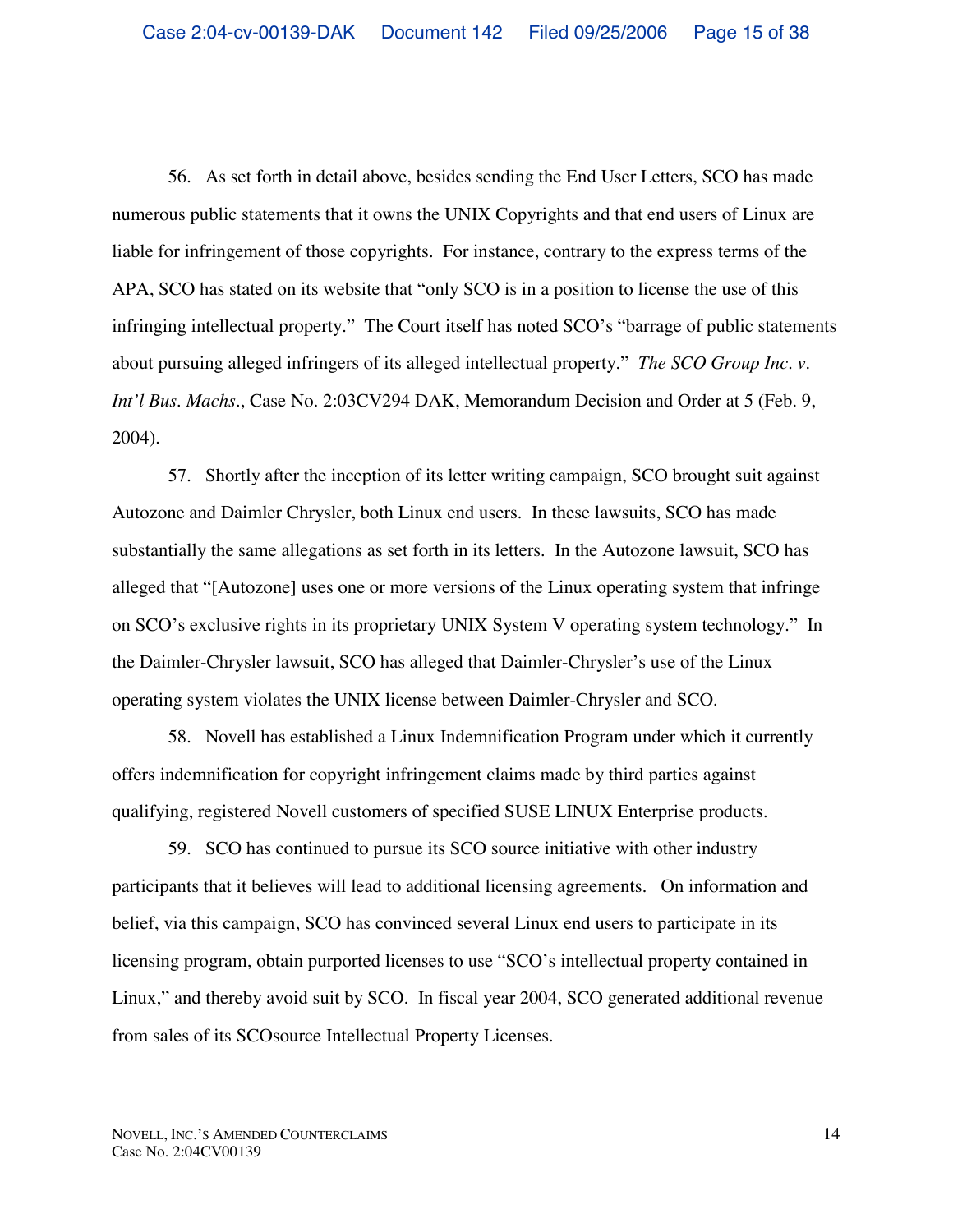# **J. SCO's Breaches of the Asset Purchase Agreement**

60. SCO's misguided campaign has led SCO to breach various obligations that Santa

Cruz assumed under the APA and its Amendments.

61. Novell has performed its obligations under the APA and its Amendments.

62. SCO or Santa Cruz has received adequate consideration for its duties under the APA

and its Amendments.

# **Breach of Section 1.2(b)'s and 1.2(f)'s Audit Provisions**

63. Section 1.2(b) of the APA gives Novell broad audit rights relating to the

administration of the SVRX licensing program. It reads in pertinent part:

[Novell] shall be entitled to conduct periodic audits of [SCO] concerning all royalties and payments due to [Novell] hereunder or under the SVRX Licenses, provided that [Novell] shall conduct such audits after reasonable notice to [SCO] and during normal business hours and shall not be entitled to more than two (2) such audits per year.

64. Further, section 1.2(f) of the APA obligates SCO to provide Novell monthly reports detailing the SVRX royalties that SCO received.

65. On July 11, 2003 Novell notified SCO that it intended to conduct an audit beginning

on August 18, 2003 covering the period beginning January 1, 1998 through June 30, 2003.

66. By reply correspondence dated July 17, 2003, SCO accepted Novell's right to an

audit. Novell's audit began during the week of August 25, 2003.

67. As part of Novell's aforementioned audit rights, on November 21, 2003, Novell

sought the following categories of information and documentation relating to:

a. Any amendments and modifications to SVRX licenses, and in particular the amendments to the Sun and Microsoft SVRX licenses. Novell specifically requested (1) "copies of the Sun and Microsoft amendments to verify SCO's compliance" with the APA and (2) "a detailed explanation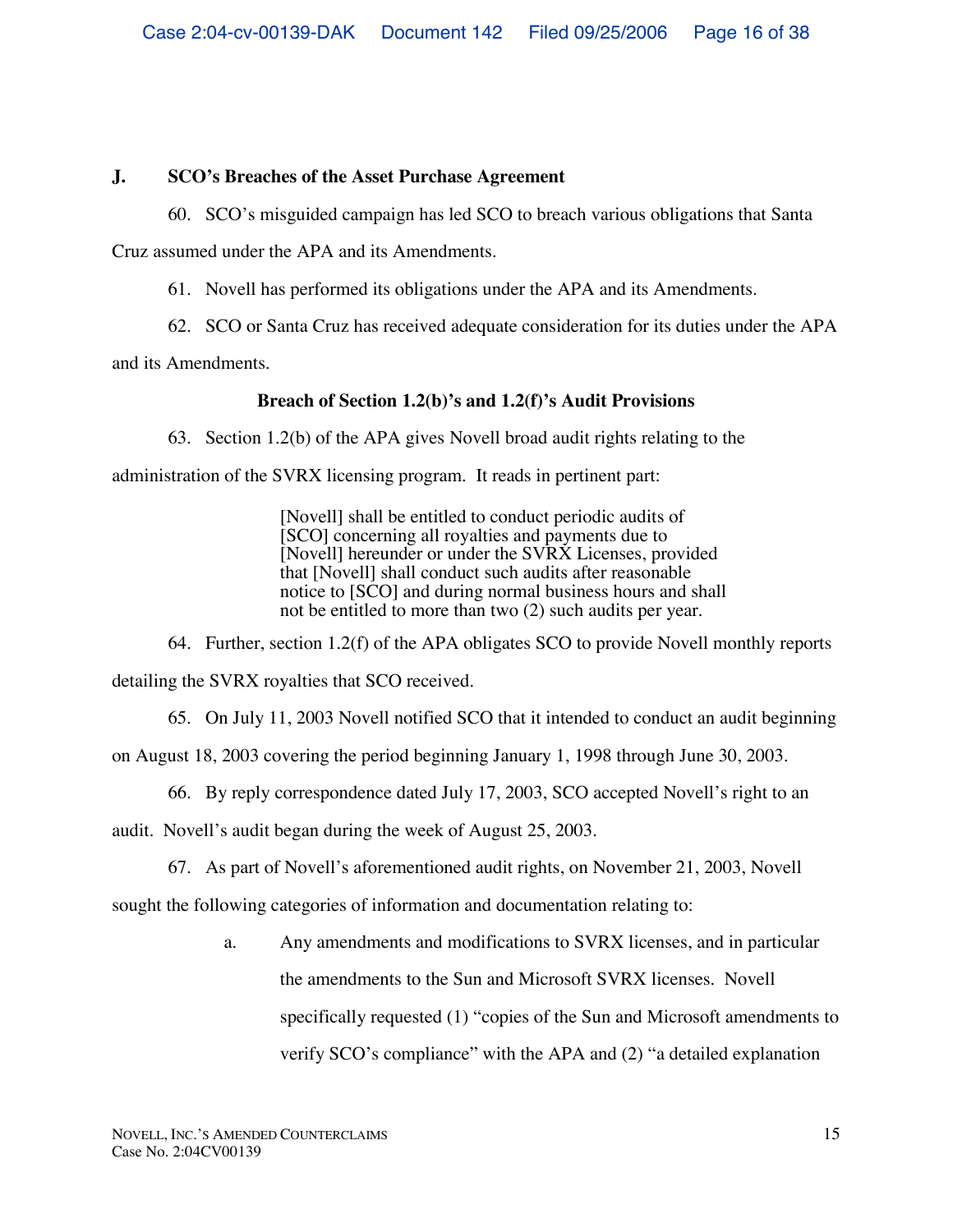of SCO's position" if SCO contends that either of the two exceptions to the prohibition on unilateral amendments by SCO were applicable.

- b. Any buy-out of SVRX licenses, and in particular any information concerning any buy-out of Sun's and Microsoft's royalty obligations under their SVRX licenses. Novell specifically requested that SCO identify any potential buy-out transactions so that Novell could verify SCO's compliance with the APA.
- c. Any new SVRX licenses, and in particular SCO's Intellectual Property Licenses for Linux. Novell specifically requested (1) "copies of all SCO Intellectual Property Licenses for Linux, and any other agreements connected with attempts by SCO to enter into new SVRX Licenses, so Novell can verify SCO's compliance" with the APA and (2) "a detailed explanation of SCO's position" if SCO contends that the exception to the prohibition on new SVRX licenses by SCO was applicable.
- d. Any SVRX to UnixWare Conversions. Novell specifically requested that SCO (1) identify and provide documentation for any allegedly valid conversions and (2) "explain in detail" how the alleged conversion complies with the APA and (3) provide "a detailed explanation of SCO's position" if SCO contends that any of the exceptions to the prohibition on conversion by SCO were triggered.

68. Novell renewed its November 21, 2003 demand on December 29, 2003 and again on February 4, 2004.

69. On February 5, 2004, SCO conveyed its refusal to provide the information identified in Paragraph 68.

NOVELL, INC.'S AMENDED COUNTERCLAIMS Case No. 2:04CV00139 70. On March 1, 2004, Novell again contacted SCO for the above categories of information: "In order to complete our audit, we need the Sun, Microsoft and any other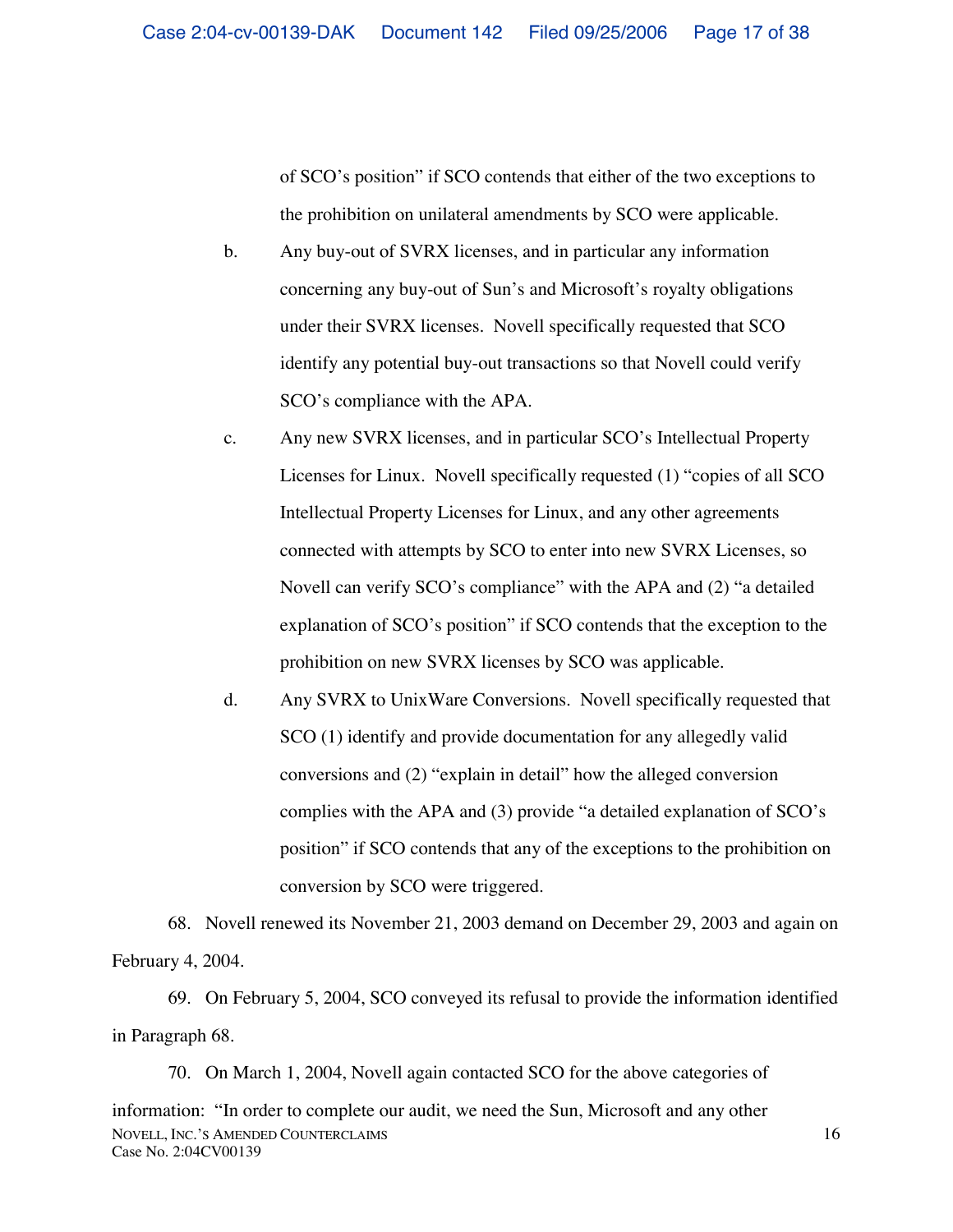Intellectual Property Licenses for Linux. Stated more categorically, we need all agreements in which SCO purported to grant rights with respect to Unix System V." Novell noted that SCO's Intellectual Property Licenses for Linux appeared to be SVRX Licenses since they purported to grant rights relating to UNIX System V or UnixWare.

- 71. Novell again sent a letter to SCO on April 2, 2004 urging a response.
- 72. On November 17, 2004, Novell contacted SCO yet again:

We have communicated with SCO several times about our concerns with SCO's handling of UNIX licenses, including the license with Sun. In these communications, we have noted that our audit rights under the Asset Purchase Agreement require SCO to provide Novell with copies of any UNIX agreements (including amendments) SCO has reached with Sun. We have sent you letters twice on this issue (in March and April 2004), and have not received an adequate response.

. . .

Accordingly, we must once again insist that you provide us with copies of any agreements with Sun (including amendments) that relate to UNIX. We would appreciate a response by Friday, December 3, 2004.

73. Despite Novell's repeated pre-litigation requests, SCO did not provide Novell with copies of the Sun and Microsoft licenses, or amendments, or with copies of SCO's Intellectual Property Licenses for Linux or other agreements connected with attempts by SCO to enter into new or amended SVRX licenses. SCO also never provided any explanation why SCO was not obligated under the APA to seek Novell's consent to amend or otherwise enter into new SVRX agreements. As a result, prior to this litigation Novell was unable to verify whether SCO had complied with the APA, as Novell is entitled under the APA. Only through discovery in this litigation was Novell first able to obtain copies of certain aforementioned licenses and thereby conclude that SCO did not comply with its obligations under the APA.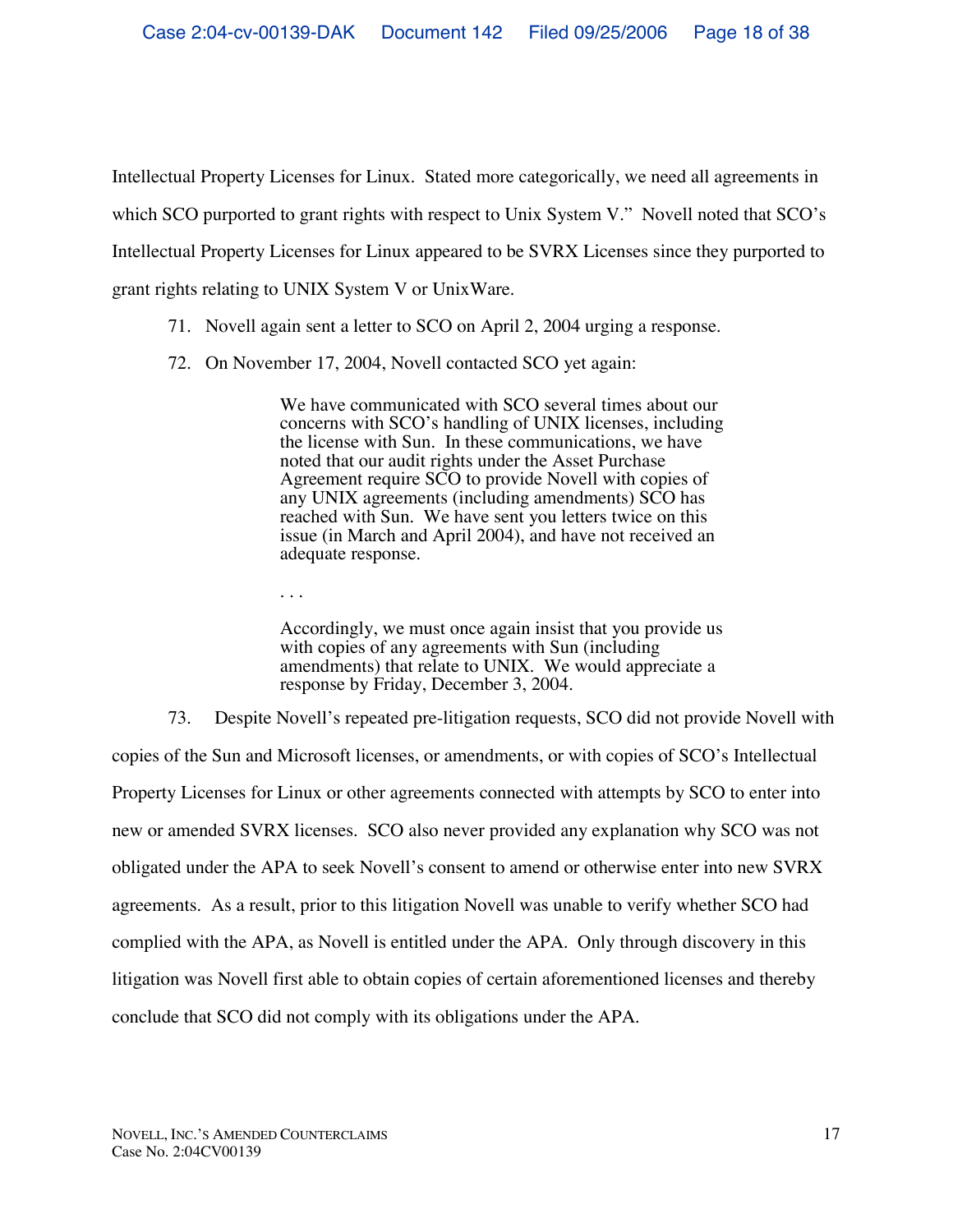### **Breach of Obligation To Remit Royalties Under Sections 1.2(b) and 4.16(a)**

74. Sections 1.2(b) and 4.16(a) of the APA create an agency relationship between SCO and Novell, obligating SCO to remit 100% of "all royalties, fees and other amounts due under all SVRX Licenses" to Novell. "SVRX Licenses" are in turn defined to include "[a]ll contracts relating to" the various UNIX System releases and auxiliary products enumerated at Schedule 1.1(a)(VI) and Attachment A to Amendment No. 1. Under the APA, Novell has "all right, title and interest to the SVRX Royalties, less the 5% fee for administering the collection thereof."

75. SCO has failed to remit to Novell all royalties owed under §§ 1.2(b) and 4.16(a) of the APA.

76. As SCO admitted in its February 5, 2004 letter to Novell, SCO has entered into "new" agreements with Sun and Microsoft.

77. On information and belief, these new agreements are "contracts relating to" the various UNIX System releases and auxiliary products enumerated at Schedule 1.1(a)(VI) and Attachment A to Amendment No. 1. The new agreements are therefore SVRX Licenses under the APA.

78. SCO has not remitted any royalties from its new SVRX Licenses with Sun or Microsoft.

79. In addition, SCO has entered into Intellectual Property Licenses with a variety of parties. For example, on March 1, 2004, SCO announced an intellectual property licensing agreement with "EV1Servers.Net" that purportedly grants that company a site license to use SCO's intellectual property on all Linux servers managed by EV1Servers.Net in its hosting facilities.

80. On information and belief, SCO's Intellectual Property Licenses are "contracts relating to" the various UNIX System releases and auxiliary products enumerated at Schedule  $1.1(a)(VI)$  and Attachment A to Amendment No. 1. The Intellectual Property Licenses are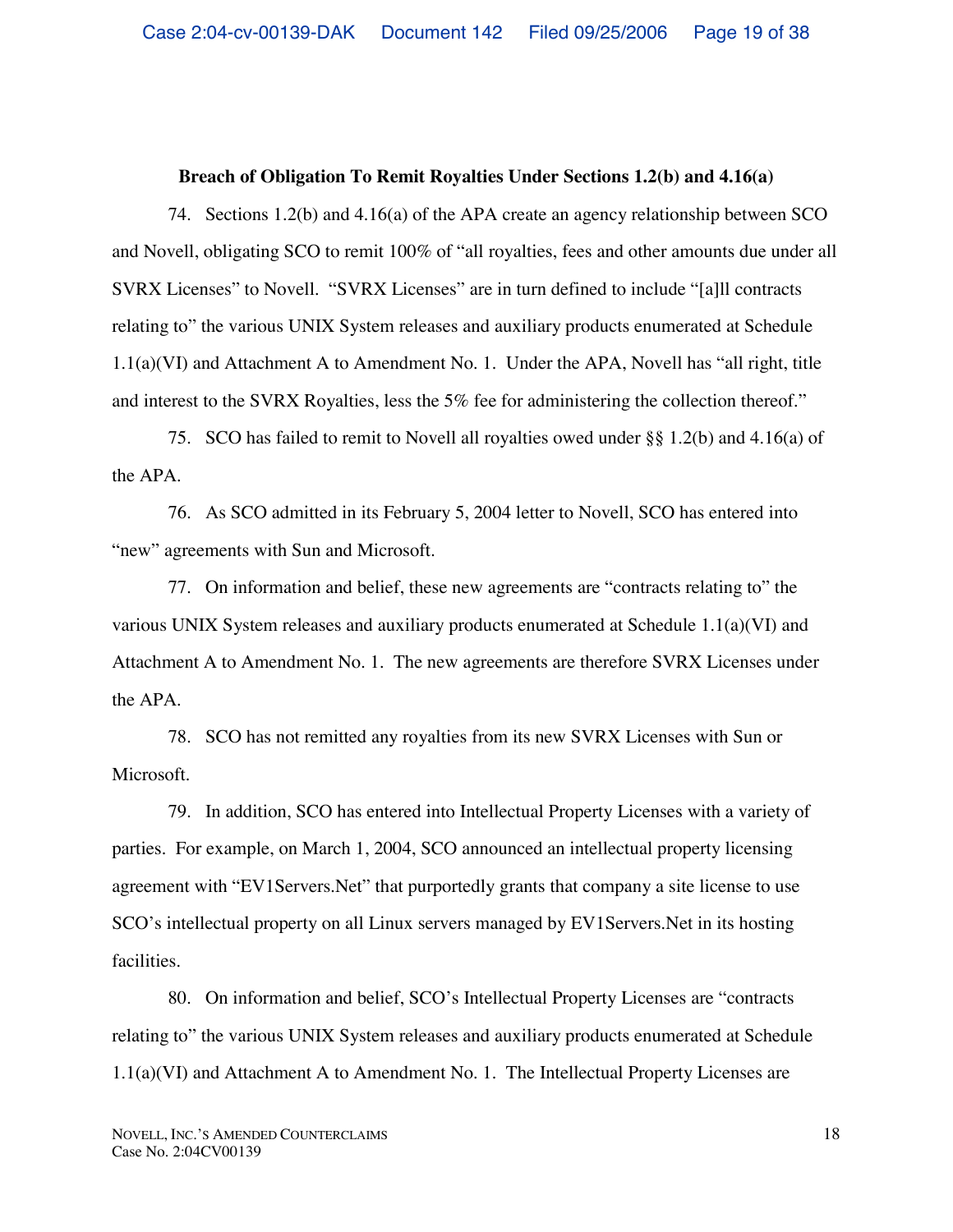therefore SVRX Licenses under the APA. SCO has not remitted any royalties from these SVRX Licenses.

81. Among other changes to the APA, Amendment No. 1 added § 1.2(e), which provides that SCO has a right to retain all "source code right to use fees attributable to new SVRX Licenses approved by [Novell] pursuant to Section 4.16(b)."

82. SCO has neither sought nor obtained Novell's approval to enter into any new SVRX license. Therefore, none of SCO's new SVRX Licenses fall within § 1.2(e)'s exception to SCO's general duty to remit 100% of SVRX royalties to Novell.

#### **Breach of Obligation Concerning Potential Buy-Out Transactions**

83. In Amendment No. 2, Novell and Santa Cruz agreed to a procedure that would govern "any potential transaction with an SVRX licensee which concerns a buy-out of any such licensee's royalty obligations." In § B, they agreed that: (1) they "will" provide written notification to each other upon becoming aware of any potential buy-out transaction; (2) "any meetings and/or negotiations with the licensee will be attended by both parties, unless agreed otherwise"; (3) "any written proposal to be presented to the licensee, including drafts and final versions of any proposed amendments to the SVRX licenses, will be consented to by both parties prior to its delivery to the licensee, unless agreed otherwise"; and (4) "prior to either parties' unilateral determination as to the suitability of any potential buy-out transaction, the parties will meet face to face and analyze the potential merits and disadvantages of the transaction."

84. Through Amendment No. 2, the parties also agreed that no potential buy-out transaction "will be concluded unless the execution copy of the amendment is consented to in writing by both parties, and either party will have the unilateral right to withhold its consent should it judge, for any reason whatsoever, the transaction to be contrary to its economic interests and/or its business plans and strategy."

NOVELL, INC.'S AMENDED COUNTERCLAIMS Case No. 2:04CV00139 19 85. On March 17, 1994, Novell and Sun entered into a Software License and Distribution Agreement, effective January 1, 1994 ("the 1994 Sun Agreement"). Through this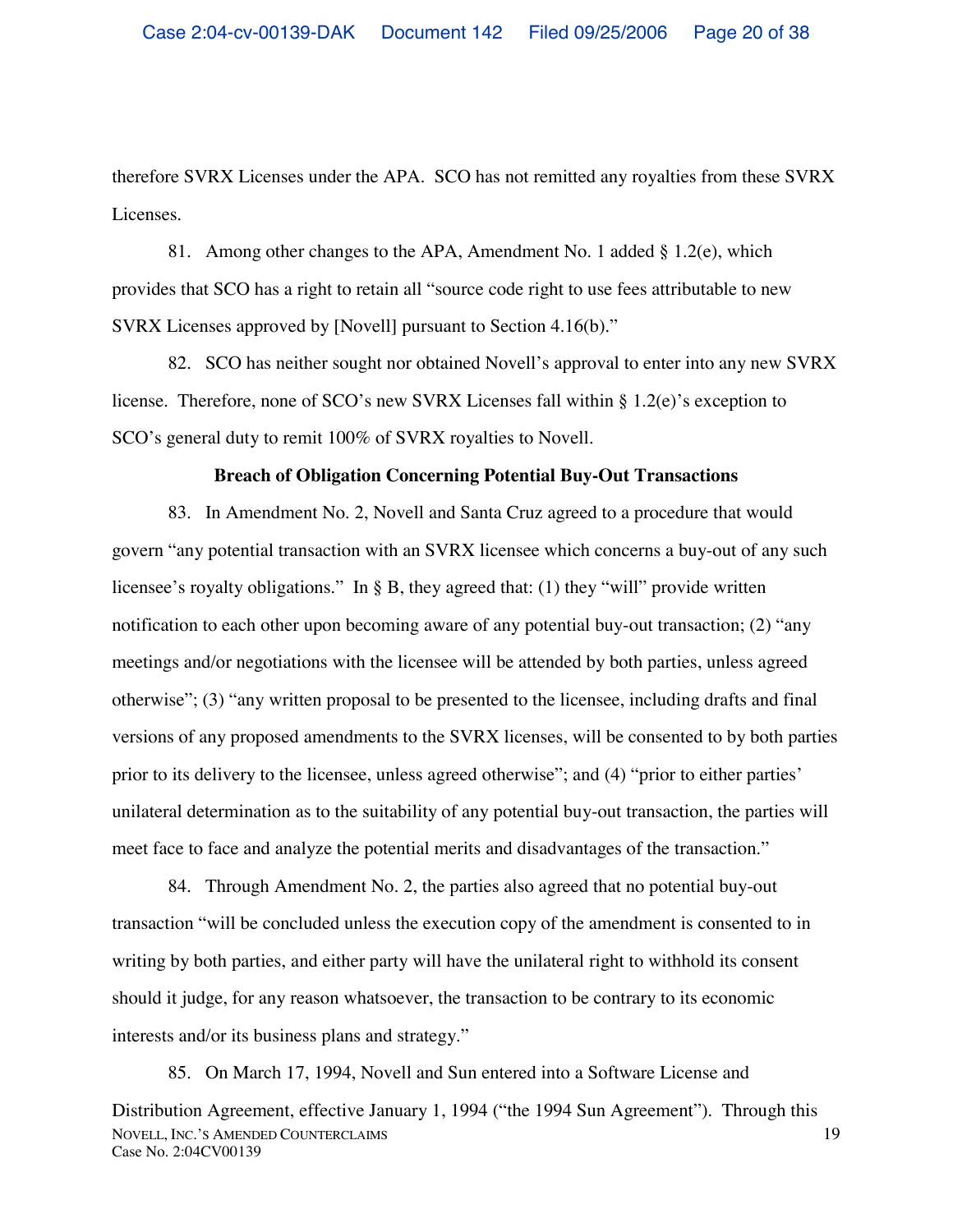agreement, Novell granted Sun an "irrevocable, perpetual, world-wide, royalty-free, paid-up right and license" concerning certain UNIX System V technology that Sun had previously licensed through SVRX licenses with Novell and its predecessors.

86. SCO has acknowledged that the 1994 Sun Agreement was a buy-out agreement. In a letter to Novell dated February 5, 2004, SCO contended that "Sun Microsystems bought out its license from Novell in 1994."

87. The 2003 Sun Agreement purported "to amend and restate" the 1994 buy-out agreement between Novell and Sun and, thus, was a potential transaction with an SVRX licensee that concerns a buy-out of the licensee's royalty obligations. The 2003 agreement relicensed SVRX technology that was the subject of the 1994 agreement. It also purported to license additional SVRX technology.

88. SCO did not secure Novell's approval prior to concluding its transaction with Sun in 2003. Nor did SCO consult with Novell or provide any advance notification to Novell concerning this potential buy-out transaction with Sun.

#### **Breach of Section 4.16(b)'s Obligations**

89. Section 4.16(b) of the APA reads in pertinent part:

In addition, at [Novell's] sole discretion and direction, [SCO] shall amend, supplement, modify or waive any rights under, or shall assign any rights to, any SVRX License to the extent so directed in any manner or respect by [Novell].

90. SCO has threatened to cancel or terminate various parties' SVRX licenses and has purported to cancel or terminate certain parties' SVRX licenses. For example, on March 6, 2003, SCO sent a letter to IBM threatening to cancel or terminate IBM's SVRX license. On May 29, 2003, SCO sent a similar letter to Sequent Computer Systems ("Sequent").

91. SCO subsequently purported to cancel or terminate IBM's SVRX licenses as of June

13, 2003. On August 11, 2003, SCO sent a letter to Sequent similarly purporting to terminate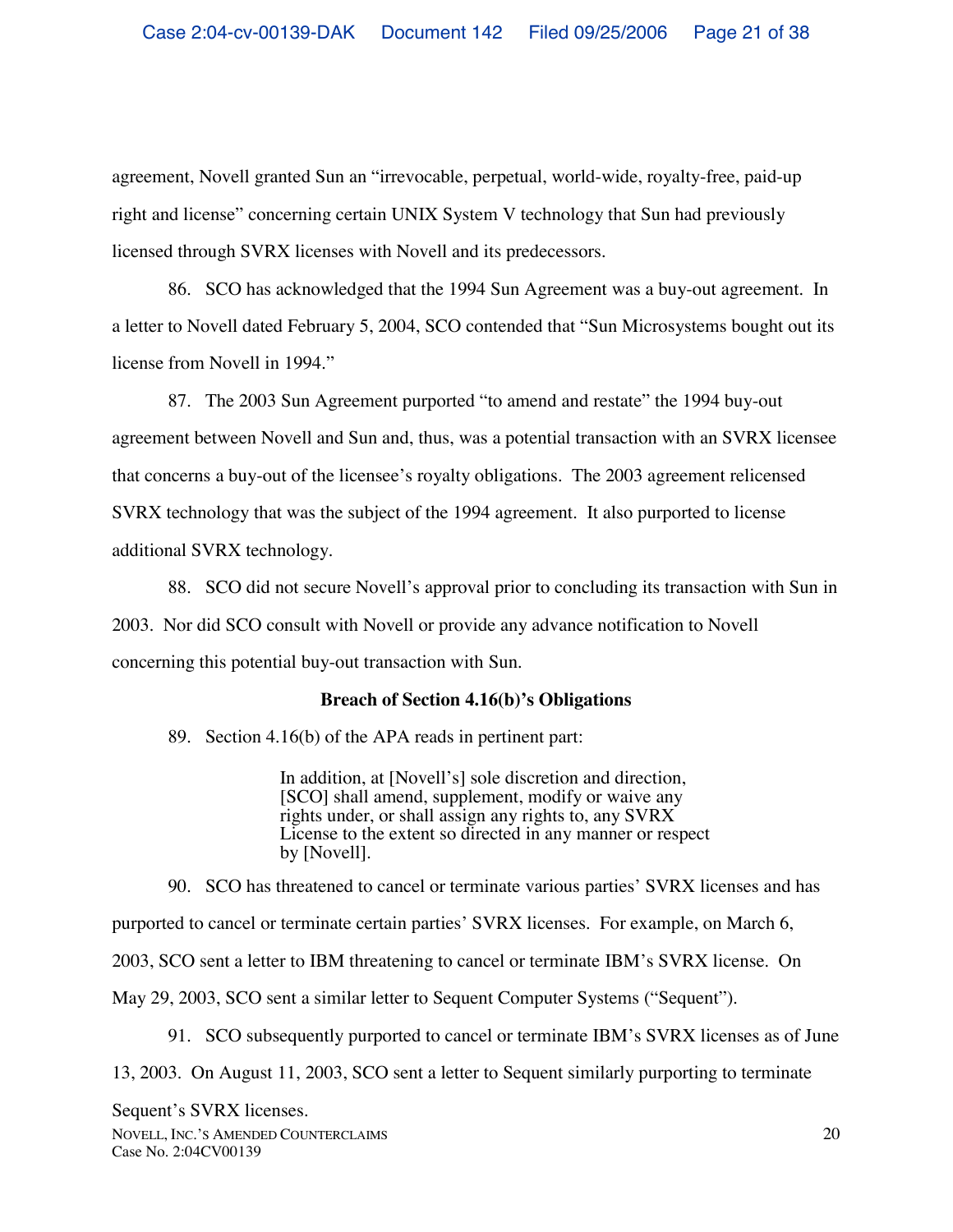92. SCO did not obtain Novell's prior written consent to cancel or terminate either SVRX license. Accordingly, on June 9, 2003, and again on October 7, 2003, Novell directed SCO to waive any purported right SCO claimed to have to terminate IBM's SVRX licenses. On February 6, 2004, Novell similarly directed SCO to waive certain of its purported rights under the IBM and Sequent SVRX licenses.

93. Following SCO's failure to take the actions identified in the preceding paragraphs, Novell elected to take actions on SCO's behalf, as Novell is empowered to do by § 4.16(b). Section 4.16(b) of the APA provides in pertinent part:

> In the event that [SCO] shall fail to take any such action concerning the SVRX Licenses as required herein, [Novell] shall be authorized, and hereby is granted, the rights to take any action on [SCO's] own behalf.

94. After SCO conveyed its refusal on February 11, 2004 to waive its purported rights against Sequent, Novell on the same day waived SCO's purported right to revoke any rights under Sequent's SVRX licenses. Similarly, on October 11, 2003, Novell waived certain of SCO's purported rights under IBM's SVRX licenses.

- 95. SCO refuses to acknowledge Novell's right to take such actions on its own behalf.
- 96. Under Section 4.16(b) of the APA, SCO shall not amend or modify any SVRX

license "without the prior written consent of [Novell]." As modified by Amendment 1, Section

4.16(b) of the APA provides further that:

Notwithstanding the foregoing, [SCO] shall have the right to enter into amendments of the SVRX Licenses (i) as may be incidentally involved through its rights to sell and license UnixWare software or the Merged Product .. or future versions of the Merged Product, or (ii) to allow a licensee under a particular SVRX License to use the source code of the relevant SVRX product(s) on additional CPU's or to receive an additional distribution, from [SCO], of such source code.

In addition, [SCO] shall not, and shall have no right to, enter into new SVRX Licenses except in the situation specified in (i) of the preceding sentence as otherwise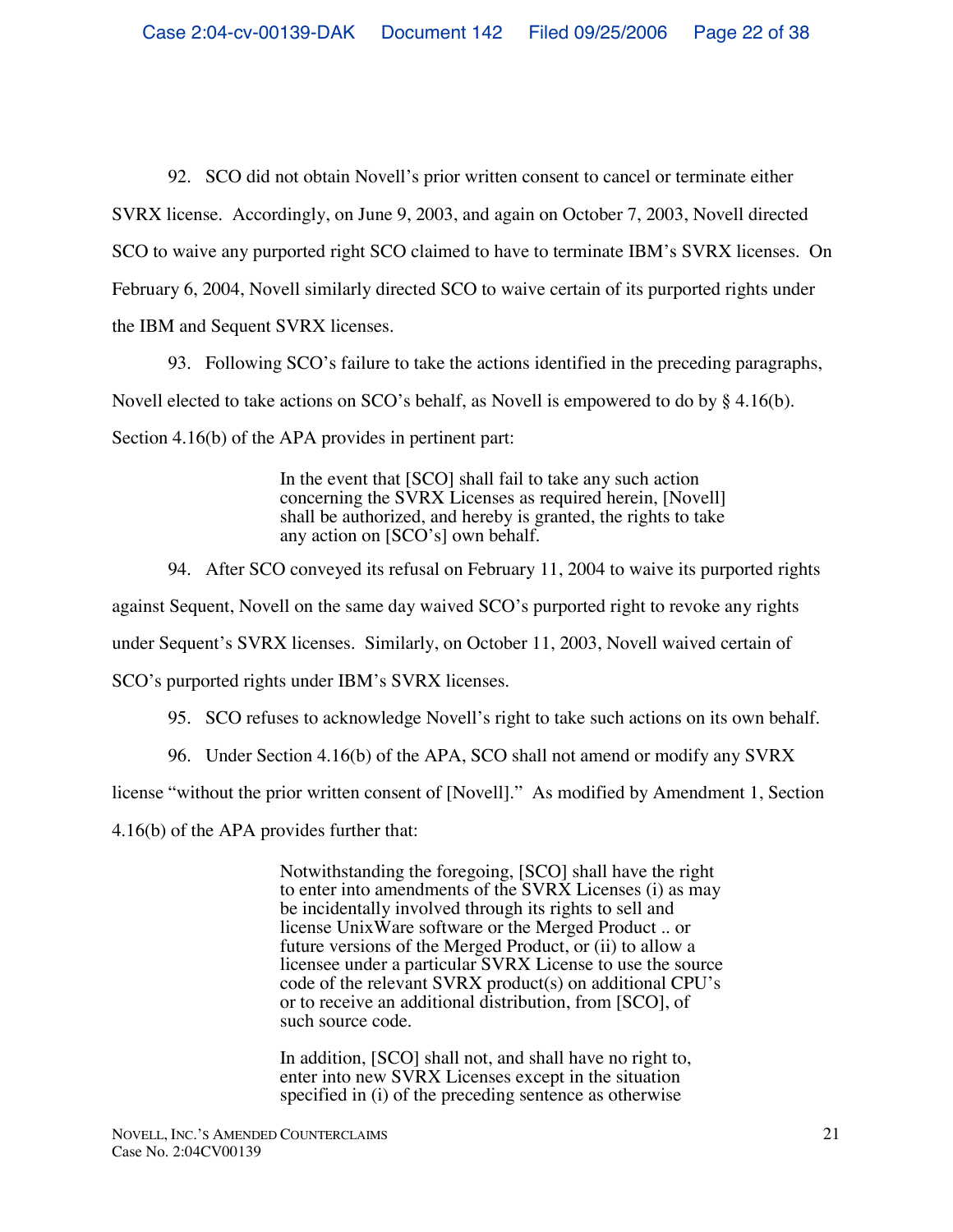approved in writing in advance by [Novell] on a case by case basis.

97. On information and belief, SCO has entered into new SVRX Licenses with Sun, Microsoft and others (through, for example, SCO's Intellectual Property Licenses with Linux end users or UNIX vendors), or otherwise amended the Sun and Microsoft SVRX licenses.

98. SCO never sought advance approval from Novell to enter into these new SVRX Licenses or amendments thereof. SCO also never explained why under the APA it was not obligated to obtain Novell's advance approval.

99. Under the APA, SCO also had no authority to enter into the Sun and Microsoft SVRX Licenses, or the Intellectual Property Licenses with Linux end users and UNIX vendors.

# **FIRST CLAIM FOR RELIEF (Slander of Title)**

100. Novell incorporates by reference all prior paragraphs as if they were set forth here in full.

101. SCO made its public statements claiming ownership of the UNIX Copyrights, and improperly registered its claim to UNIX Copyrights, with knowledge that title to these copyrights remains with Novell.

102. SCO made such statements maliciously, in bad faith, and with intentional disregard for the truth.

103. SCO made such statements with the intent to cause customers and potential customers of Novell not to do business with Novell, to slander and impugn the ownership rights of Novell in UNIX and UnixWare, and to attempt, in bad faith, to block Novell's ability to exercise its copyrights therein.

104. SCO's slander of Novell's title has resulted in special damages including, *inter alia*, Novell's costs and fees in preparing and filing copyright registrations and declarations correcting SCO's erroneous registrations claiming ownership of Novell's intellectual property and in

NOVELL, INC.'S AMENDED COUNTERCLAIMS Case No. 2:04CV00139 prosecuting this action.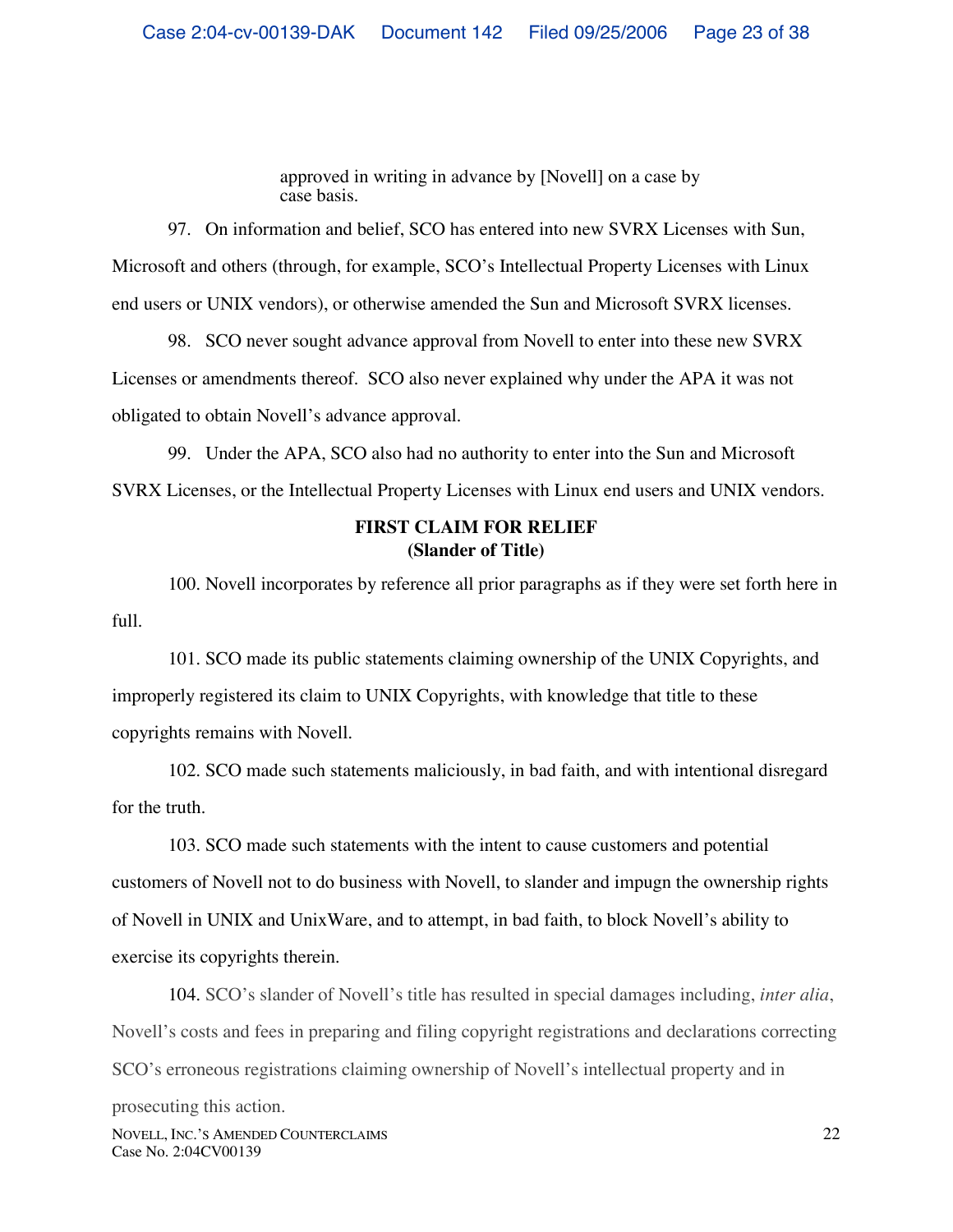# **SECOND CLAIM FOR RELIEF (Breach of Contract: §§ 1.2(b) and 1.2(f) of the Asset Purchase Agreement)**

105. Novell incorporates by reference all prior paragraphs as if they were set forth here in full.

106. Pursuant to its audit rights under the APA, Novell requested certain information from SCO to verify SCO's compliance with the APA, including:

- a. Any amendments and modifications to SVRX licenses, and in particular the amendments to the Sun and Microsoft SVRX licenses, including a copy of these amendments and a detailed explanation of SCO's position if SCO contends that either of the two exceptions to the prohibition on unilateral amendments by SCO was applicable;
- b. Any buy-out or potential buy-out of SVRX licenses, and in particular any information concerning any buy-out of Sun and Microsoft's royalty obligations under their SVRX licenses;
- c. Any new SVRX licenses, and in particular SCO's new SVRX agreements with Sun and Microsoft and SCO's Intellectual Property Licenses with Linux end users or UNIX vendors, including copies of these agreements and a detailed explanation of SCO's position if SCO contends that the exception to the prohibition on new SVRX Licenses by SCO was applicable; and
- d. Any SVRX to UnixWare Conversions, including documentation for any allegedly valid conversions, a detailed explanation of how the alleged conversion complies with the APA and a detailed explanation of SCO's position if SCO contends that any of the exceptions to the prohibition on conversion by SCO were triggered.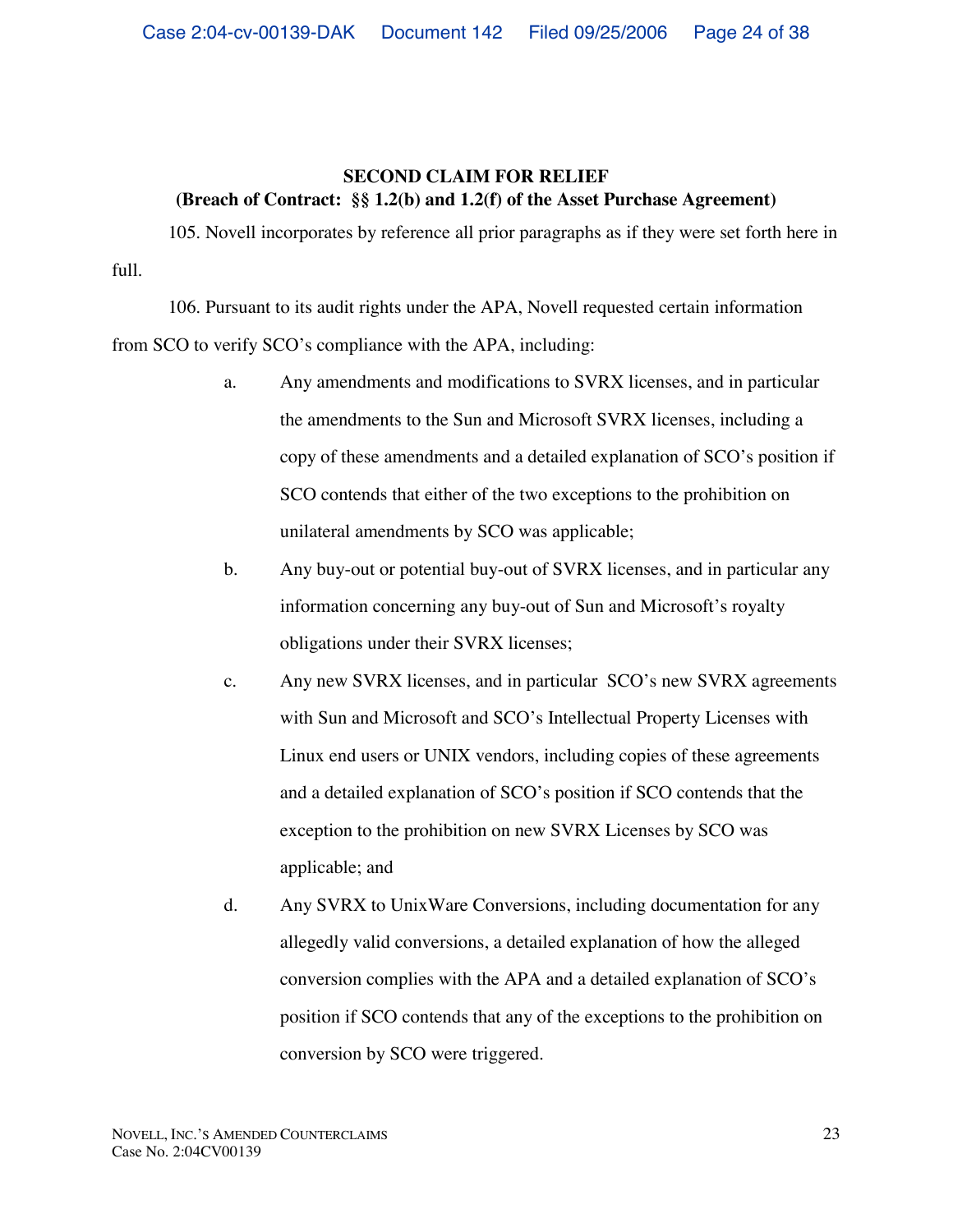107. Under the APA, SCO was obligated to provide this information. SCO substantially and materially breached §§ 1.2(b) and 1.2(f) of the APA by refusing to do so during the course of Novell's audit of the SVRX licensing program. Novell was forced to initiate suit against SCO to obtain this previously requested information.

108. On information and belief, SCO's breaches of §§ 1.2(b) and 1.2(f) of the APA have caused Novell damage in an amount to be later proven. In addition, these breaches have caused Novell special damages, including, *inter alia*, the costs associated with making repeated requests for information necessary to confirm SCO's compliance with its contractual obligations to administer SVRX licensing program, conducting further reviews of the limited information provided by SCO, attempting to estimate royalties owing based upon incomplete information provided, and initiating and maintaining suit against SCO due to SCO's breaches.

109. The legal remedies available to Novell for future failures by SCO to comply with its audit obligations under §§1.2(b) and 1.2(f) of the APA may be inadequate. Therefore, Novell seeks an order from this Court compelling SCO's specific performance of its aforementioned audit obligations under §§1.2(b) and 1.2(f).

# **THIRD CLAIM FOR RELIEF (Breach of Contract: §§ 1.2(b) & 4.16(a) of the Asset Purchase Agreement)**

110. Novell incorporates by reference all prior paragraphs as if they were set forth here in full.

111. SCO has substantially and materially breached §§ 1.2(b) and 4.16(a) of the APA by failing to remit all royalties owed to Novell, including any royalties SCO obtained from its new SVRX Licenses with Sun or Microsoft or from its Intellectual Property Licenses with Linux end users or UNIX vendors.

112. On information and belief, SCO's breaches of §§ 1.2(b) & 4.16(a) of the APA have caused Novell damage in an amount to be later proven. These breaches have caused Novell special damages, including, *inter alia*, the costs associated with attempting to ascertain from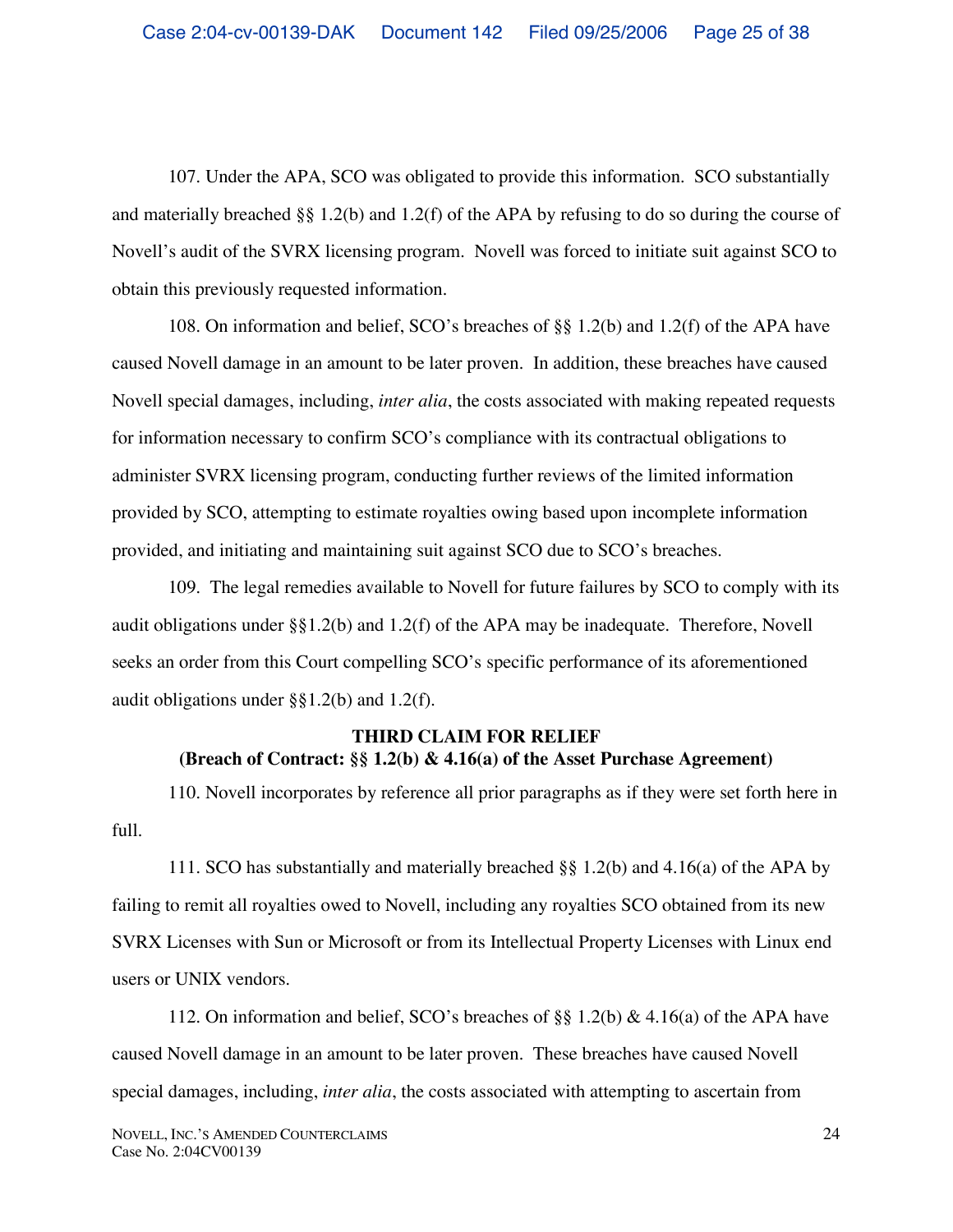SCO the royalty amounts due to Novell and the unpaid royalty amounts and initiating and maintaining suit against SCO due to SCO's breaches.

113. The legal remedies available to Novell for future failures by SCO to comply with its royalty obligations under §§ 1.2(b) & 4.16(a) of the APA may be inadequate. Therefore, Novell seeks an order from this Court compelling SCO's specific performance of its remittance obligations under §§ 1.2(b) & 4.16(a) of the APA.

114. In addition, Novell seeks an order from this Court imposing a constructive trust on revenues received by SCO from its new SVRX Licenses with Sun and Microsoft, its Intellectual Property Licenses with Linux end users and UNIX vendors, and any other new or amended SVRX Licenses, as defined by the APA, executed by SCO without Novell's approval. Creation of this trust is necessary to protect Novell from SCO's wrongful retention of monies owing Novell due to SCO's failure to perform its remittance obligations under §§ 1.2(b) & 4.16(a) of the APA. As set forth above, Novell owns "all right, title and interest" to these royalties, less SCO's 5% administrative fee.

115. This trust should be imposed for the additional reason that SCO is quickly dissipating its assets. On information and belief, SCO's revenues are declining, its operational losses are increasing and its cash is dwindling quickly. As of April 30, 2006, SCO had just \$9,524,000 in cash and cash equivalents, just a fraction of the revenue it purportedly generated as a result of the Sun and Microsoft licenses.

116. Novell also seeks an order from the Court attaching SCO's assets pending adjudication of this claim because SCO is quickly dissipating its assets.

## **FOURTH CLAIM FOR RELIEF (Declaratory Relief: Rights and Duties under § 4.16(b) of the Asset Purchase Agreement, § B of Amendment No. 2)**

117. Novell incorporates by reference all prior paragraphs as if they were set forth here in full.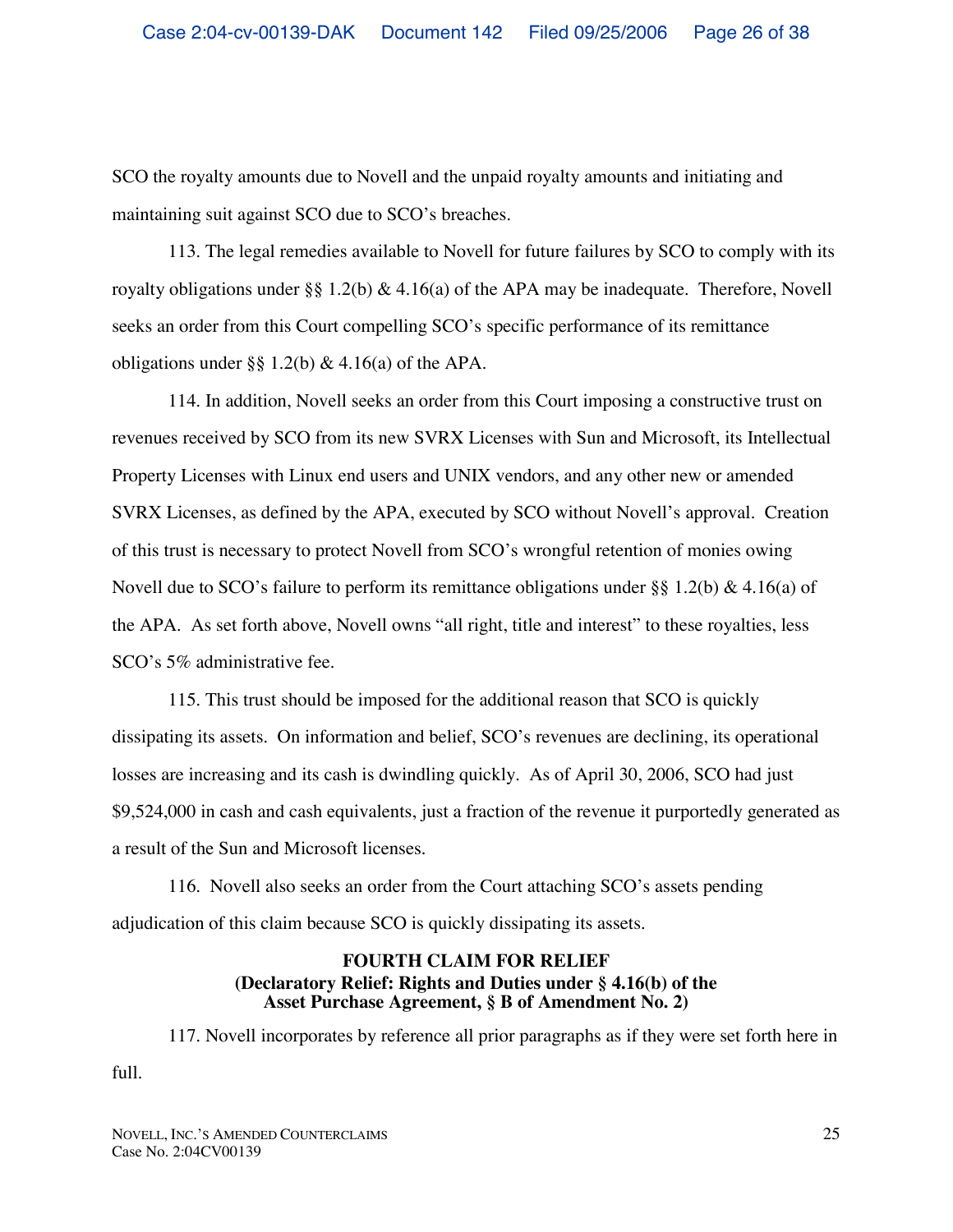118. Under § 4.16(b) of the APA, Novell has the right, at its sole discretion, to direct SCO to waive any rights under any SVRX Licenses. In the event that SCO fails to take any such action at Novell's direction, § 4.16(b) gives Novell the right to take any action on SCO's own behalf. SCO refused to perform its corresponding duties under § 4.16(b) and substantially and materially breached § 4.16(b) by:

- a. Purporting to cancel or terminate SVRX licenses, including the IBM and Sequent SVRX licenses, and then refusing to waive these purported rights as directed by Novell; and
- b. Refusing to recognize actions taken by Novell on SCO's behalf pursuant to § 4.16(b), including Novell's waiver of SCO's purported claims against IBM and Sequent.

119. Novell seeks a declaration pursuant to 28 U.S.C. § 2201 that:

- a. Under § 4.16(b) of the APA, Novell is entitled, at its sole discretion, to direct SCO to waive its purported claims against IBM, Sequent and other SVRX licensees; and
- b. Under  $\S 4.16(b)$  of the APA, Novell is entitled to waive on SCO's behalf SCO's purported claims against IBM, Sequent and other SVRX licensees, when SCO refuses to act as directed by Novell; and
- c. SCO is obligated to recognize Novell's waiver of SCO's purported claims against IBM and Sequent.

120. Under § 4.16(b) of the APA, SCO is obligated to seek Novell's prior approval to enter into new SVRX Licenses or amendments of SVRX Licenses, subject to limited exception. SCO did not perform its corresponding duties under § 4.16(b) and substantially and materially breached  $\S$  4.16(b) by:

a. Purporting to enter into new SVRX licenses without Novell's prior

NOVELL, INC.'S AMENDED COUNTERCLAIMS Case No. 2:04CV00139 26 approval, including agreements with Sun, Microsoft and other licensees of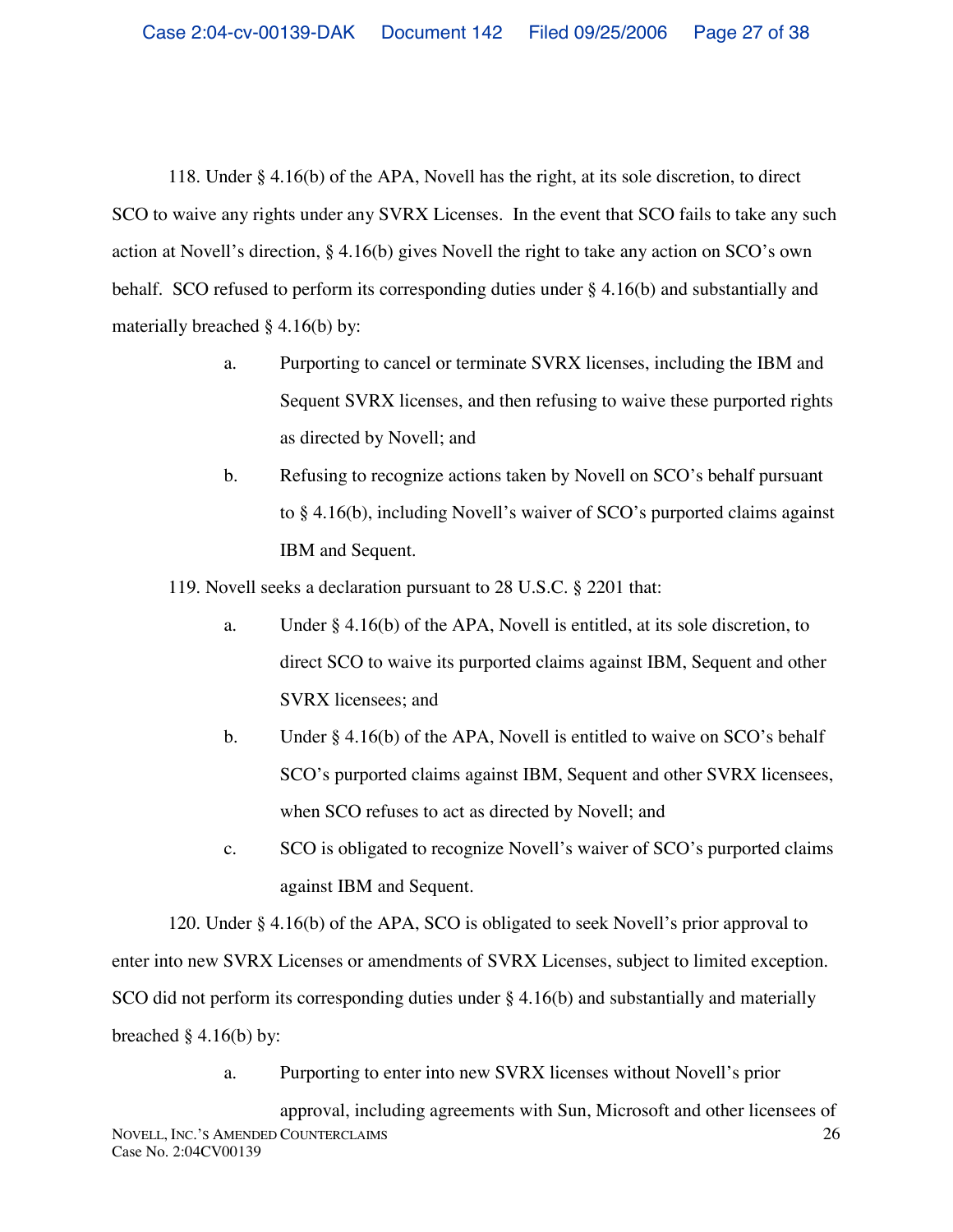SCO's Intellectual Property Licenses, without demonstrating that either of two limited exceptions was applicable; and

b. Purporting to enter into amendments of SVRX Licenses without Novell's prior approval, including agreements with Sun, Microsoft and other licensees of SCO's Intellectual Property Licenses, without demonstrating that a limited exception was applicable.

121. Novell seeks a declaration pursuant to 28 U.S.C. § 2201 that:

- a. Under § 4.16(b) of the APA, SCO was obligated to seek Novell's prior approval to enter into new SVRX licenses or amendments to SVRX licenses, including SCO's agreements with Sun, Microsoft and other licensees of SCO's Intellectual Property Licenses; and
- b. Under § 4.16(b) of the APA, SCO is obligated to seek Novell's prior approval to enter into new SVRX licenses or amendments to SVRX licenses, unless SCO can demonstrate to Novell that any exceptions to the prohibitions against new licenses and amendments by SCO are applicable.

122. Under § B of Amendment No. 2 to the APA, SCO is obligated to consult Novell and obtain Novell's approval before concluding any potential buy-out transaction with an SVRX licensee. SCO did not perform its corresponding duties under § B of Amendment No. 2 and substantially and materially breached § 4.16(b) by entering into the 2003 Agreement with Sun without consulting Novell or securing Novell's prior approval.

123. Novell pleads in the alternative for a declaration pursuant to 28 U.S.C. § 2201 that SCO had no authority to enter into the Sun and Microsoft SVRX Licenses, as well as the Intellectual Property Licenses with Linux end users and UNIX vendors.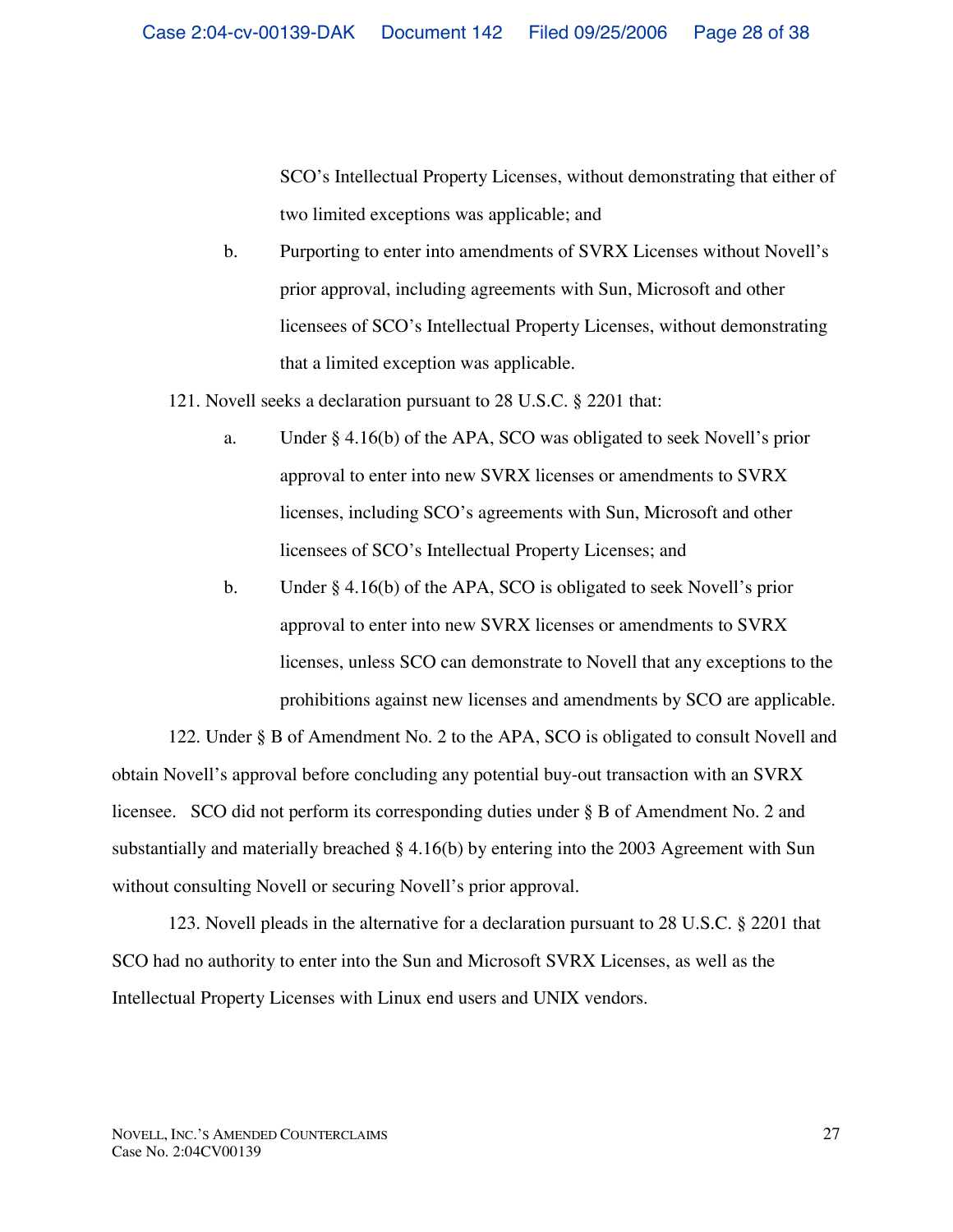### **FIFTH CLAIM FOR RELIEF (Declaratory Relief: Rights and Obligations Under APA's Covenant of Good Faith and Fair Dealing)**

124. Novell incorporates by reference all prior paragraphs as if they were set forth here in full.

125. The APA incorporates a covenant of good faith and fair dealing whereby each party agrees to work with the other to fulfill the purposes of the contract.

126. The APA granted Novell broad audit rights to verify SCO's compliance with the APA, as well as rights to approve (subject to limited exception) new SVRX licenses and amendments to SVRX licenses. The APA also granted Novell the right to direct SCO to amend, supplement, modify or waive any rights under any SVRX license, and to act on SCO's behalf if SCO fails to take such direction.

127. Under the APA, SCO was obligated to administer the SVRX License Program, subject to the additional duties provided in §§ 1.2(b), 1.2(f) and 4.16.

128. SCO failed to abide by these obligations under the APA and therefore substantially and materially breached the APA's covenant of good faith and fair dealing.

129. Novell seeks a declaration pursuant to 28 U.S.C. § 2201 that SCO is obligated under the APA to:

- a. Comply with Novell's exercise of its audit rights under §§ 1.2(b) and 1.2(f) by providing information requested concerning new SVRX licenses and amendments to SVRX licenses;
- b. Seek Novell's prior approval before entering into new SVRX licenses or amendments to SVRX licenses, or otherwise demonstrate that an exception to the prohibition against new licenses or amendments by SCO is applicable;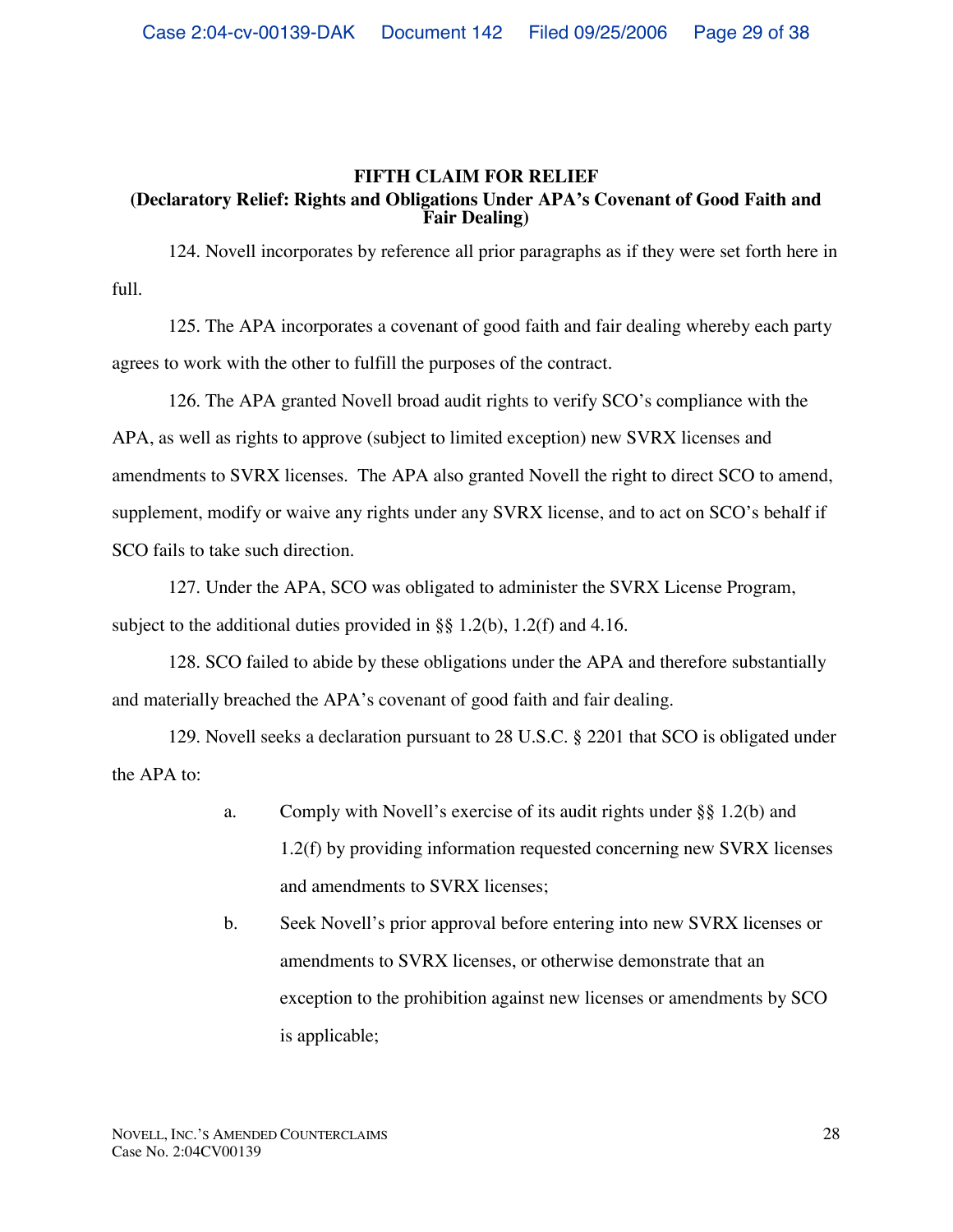- c. Amend, supplement, modify or waive any rights under any SVRX License to the extent so directed in any manner or respect by Novell in its sole discretion; and
- d. Accept actions taken by Novell on SCO's behalf when SCO fails to take such action in (c) above as directed by Novell.

130. Novell further seeks a declaration pursuant to 28 U.S.C. § 2201 that Novell is the equitable owner of the SVRX Royalties, and that SCO is obligated under the APA to remit to Novell all royalties, fees and other amounts arising out of the 2003 Sun and Microsoft licenses, SCO's Intellectual Property Licenses, and any additional past or future SVRX Licenses as defined in the APA.

# **SIXTH CLAIM FOR RELIEF (Constructive Trust/Restitution/Unjust Enrichment)**

131. Novell incorporates by reference all prior paragraphs as if they were set forth here in full.

132. Novell holds "all right, title and interest," including equitable interest, to the SVRX Royalties as defined in the APA.

133. SCO has wrongfully retained in part or in full portions of all SVRX Royalties to which Novell was entitled under the APA.

134. In addition, SCO has wrongfully retained a 5% administrative fee for administering the SVRX License Program but having failed to fulfill its administrative auditing duties under the APA.

135. Novell seeks restitution of all monies constituting SCO's unjust enrichment, including all monies held by SCO in constructive trust for Novell pursuant to California Civil Code §§ 2223 and 2224.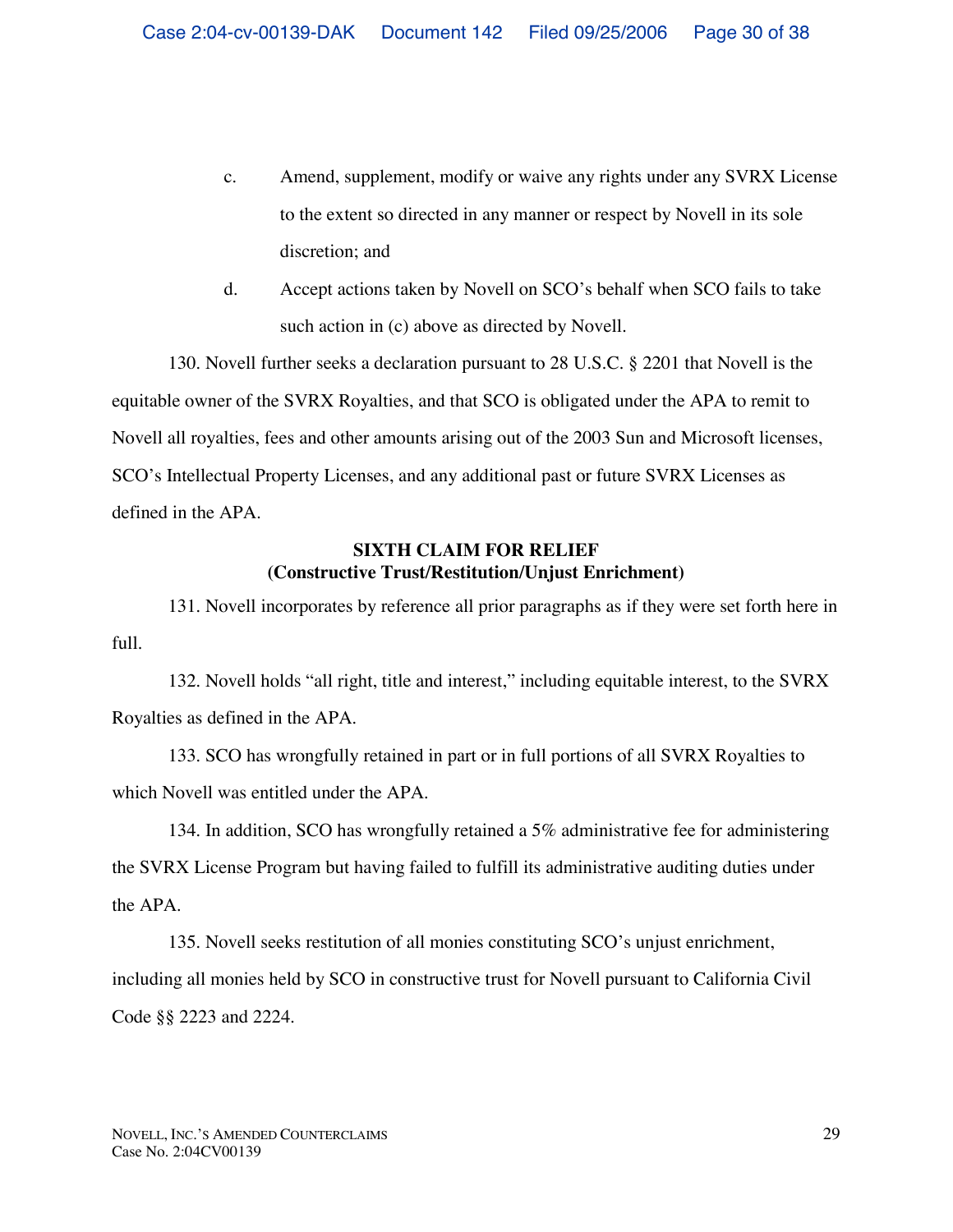136. Novell seeks an order from this Court imposing a constructive trust on revenues SCO unjustly received by failing to perform its administrative auditing and remittance obligations under the APA.

## **SEVENTH CLAIM FOR RELIEF (Breach of Fiduciary Duty)**

137. Novell incorporates by reference all prior paragraphs as if they were set forth here in full.

138. The APA creates an agency relationship between Novell and SCO whereby Santa Cruz assumed fiduciary duties to diligently collect, administer, and deliver to Novell all SVRX Royalties, which was defined to include "all royalties, fees and other amounts due under all SVRX Licenses." As Novell's agent, SCO has a fiduciary duty to Novell. This fiduciary duty includes a duty to "to collect and pass through to [Novell] one hundred percent (100%) of the SVRX Royalties," to "administer the collection of all royalties, fees and other amounts due under all SVRX Licenses," to "diligently seek to collect all such royalties, funds and other amounts when due" and to promptly remit to Novell all SVRX Royalties within a time period prescribed by the APA. The fiduciary duty of loyalty flowing from the agency relationship also prohibits SCO from profiting at Novell's expense.

139. From all times after execution of the APA to present, including during 2003, SCO has owed Novell fiduciary duties as a result of the APA's agency provisions.

140. SCO breached its fiduciary duties to Novell by failing to account for and pass through all royalties, fees and other amounts received from the 2003 Sun and Microsoft SVRX Licenses, SCO's Intellectual Property Licenses, and any additional past or future SVRX Licenses as defined in the APA. SCO also did not report to Novell on the royalties, fees and other amounts due under those agreements, as required by the APA.

141. SCO further breached its fiduciary duties by failing to faithfully comply with the audit provisions of the APA. SCO failed to keep Novell fully informed as to all matters pertinent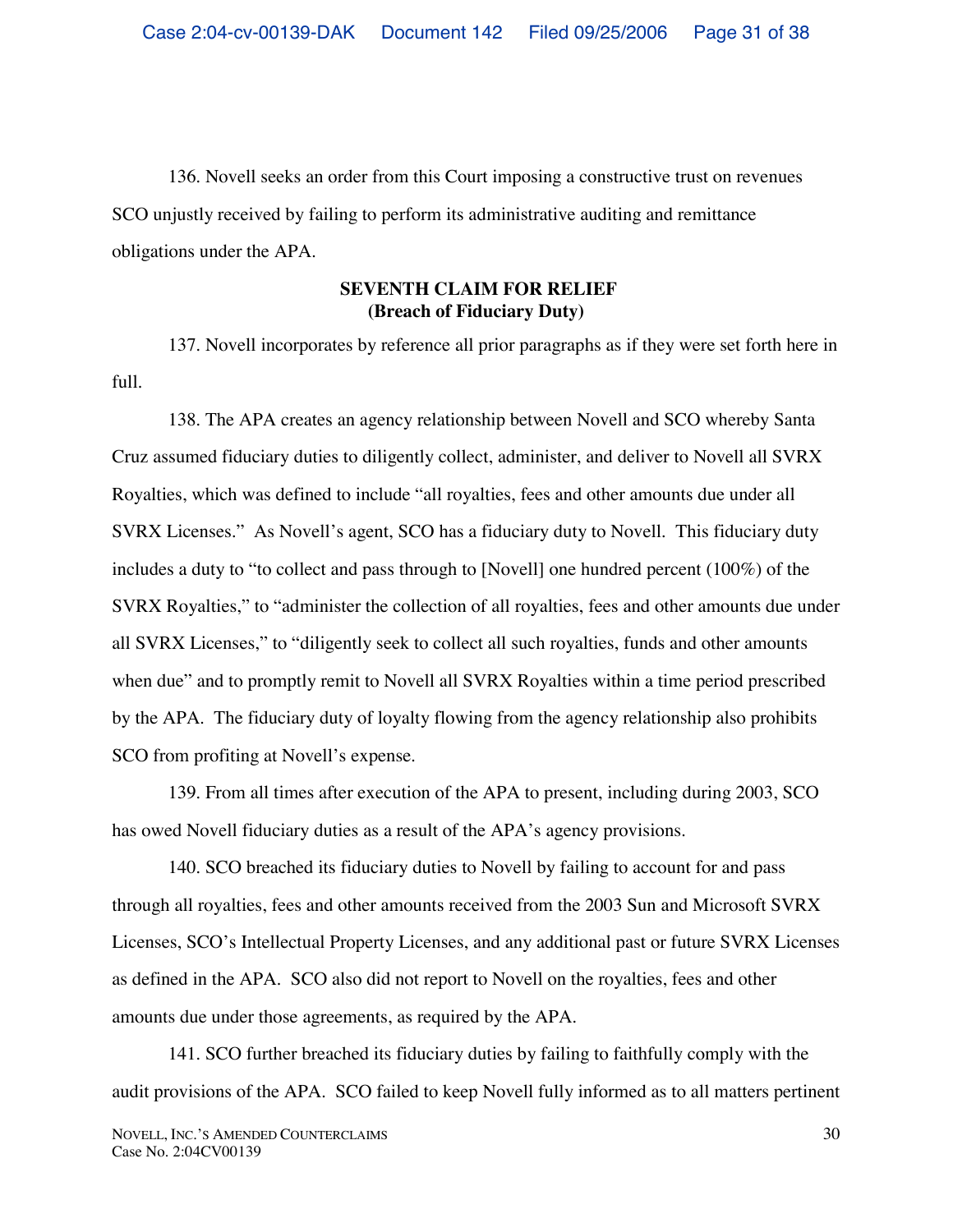to Novell's interest in the SVRX Royalties. Instead, SCO hid the terms of the 2003 Sun and Microsoft SVRX Licenses and other SVRX Licenses from Novell for as long as it possibly could, in derogation of its fiduciary duties as Novell's administrative agent.

142. SCO's breaches of fiduciary duty have caused Novell damage in an amount to be later proven. In addition, these breaches have caused Novell special damages, including, *inter alia*, the costs associated with making repeated requests for information necessary to confirm SCO's compliance with its contractual obligations to administer SVRX licensing program, conducting further reviews of the limited information provided by SCO, attempting to estimate royalties owing based upon incomplete information provided, and initiating and maintaining suit against SCO for its breaches.

143. Novell also seeks an order from this Court imposing a constructive trust on revenues SCO unjustly received by failing to perform its administrative auditing and remittance obligations under the APA.

# **EIGHTH CLAIM FOR RELIEF (Conversion)**

144. Novell incorporates by reference all prior paragraphs as if they were set forth here in full.

145. Novell holds "all right, title and interest" to the SVRX Royalties, as set forth in §§ 1.2 and 4.16 of the APA.

146. In 2003, SCO entered into SVRX Licenses with Sun Microsystems and Microsoft. SCO received millions of dollars worth of SVRX Royalties, as defined by the APA, from these licenses. SCO has also entered into other SVRX Licenses as defined in the APA, including but not limited to SCO's Intellectual Property Licenses.

147. SCO converted Novell's property by intentionally and maliciously failing to remit any monies flowing from the 2003 Sun and Microsoft Agreements to Novell and other SVRX Licenses as defined by the APA. This wrongful exercise of dominion over the Sun and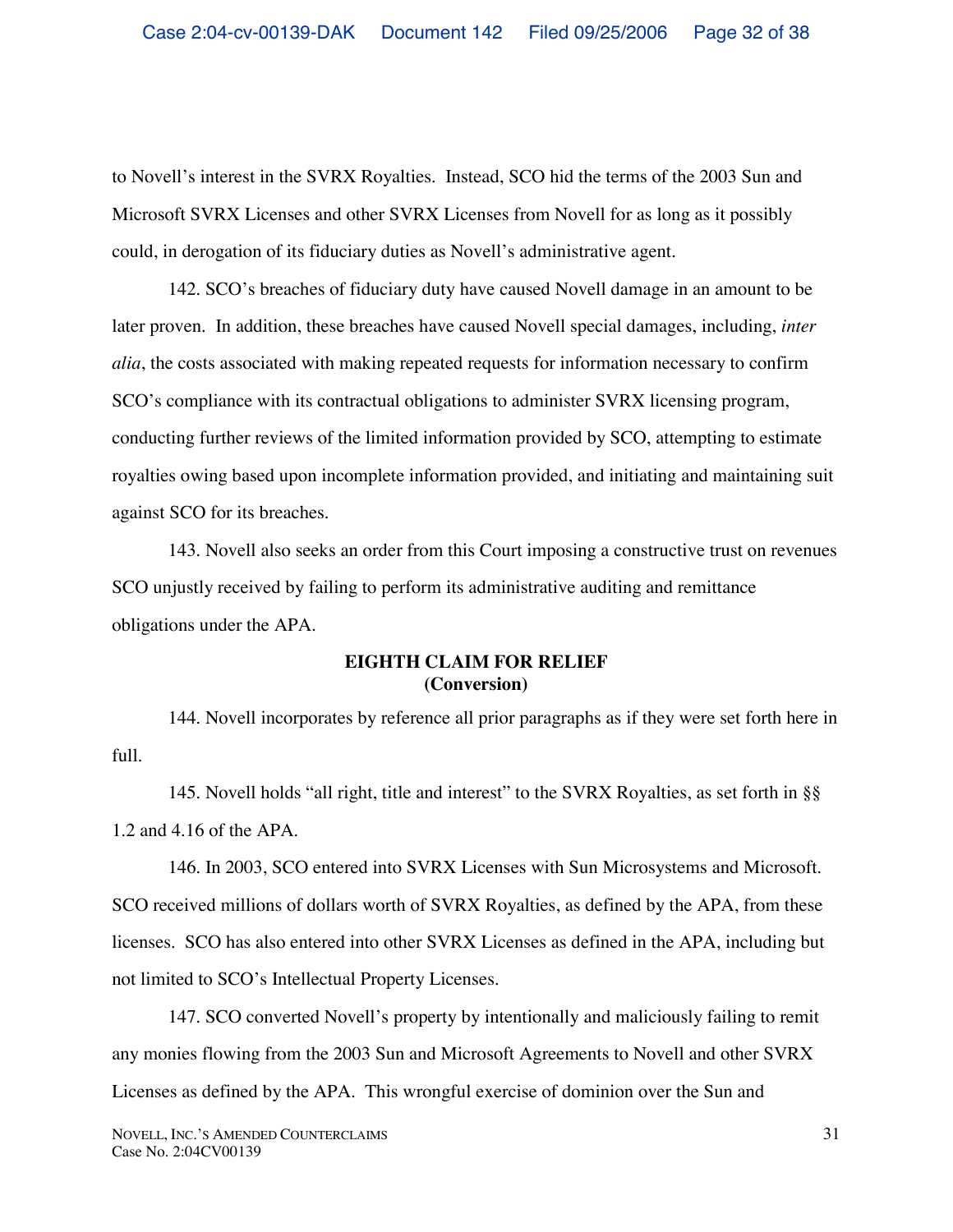Microsoft SVRX Royalties, as well as the royalties, fees and other amounts arising from these other SVRX Licenses, resulted in damage to Novell in an amount to be later proven.

148. SCO's conversion also has caused Novell special damages including, *inter alia*, the costs associated with making repeated requests for information necessary to confirm SCO's compliance with its contractual obligations to administer SVRX licensing program, attempting to estimate royalties owing based upon incomplete information provided, and initiating and maintaining suit against SCO for its breaches.

149. Novell seeks an order from this Court imposing a constructive trust on the SVRX Royalties wrongfully withheld by SCO. In the alternative, Novell seeks a writ of replevin, ordering the immediate return of the wrongfully withheld royalties.

150. SCO's wrongful conversion was done maliciously, with the intent of harming Novell for its own financial gain. Accordingly, Novell seeks an award of punitive damages against SCO in an amount to be proven at trial.

# **NINTH CLAIM FOR RELIEF (Accounting)**

151. Novell incorporates by reference all prior paragraphs as if they were set forth here in full.

152. Under the agency relationship between Novell and SCO created by the APA, SCO assumes fiduciary duties to diligently collect, administer, and deliver to Novell all SVRX Royalties and to account for these royalties. In particular, SCO agreed to collect and pass through to Novell 100% of the SVRX royalties as defined and described in Section 4.16 of the APA, while Novell agreed to pay an administrative fee of 5% of the SVRX Royalties. SCO was also responsible for making additional royalties and payments to Novell.

153. Under section 1.2(b) of the APA, Novell was entitled to "periodic audits" of SCO concerning "all royalties and payments due to [Novell] . . . ." Under section 4.16(a), SCO was required to "diligently seek to collect all [SVRX] royalties . . . and [to] investigate and perform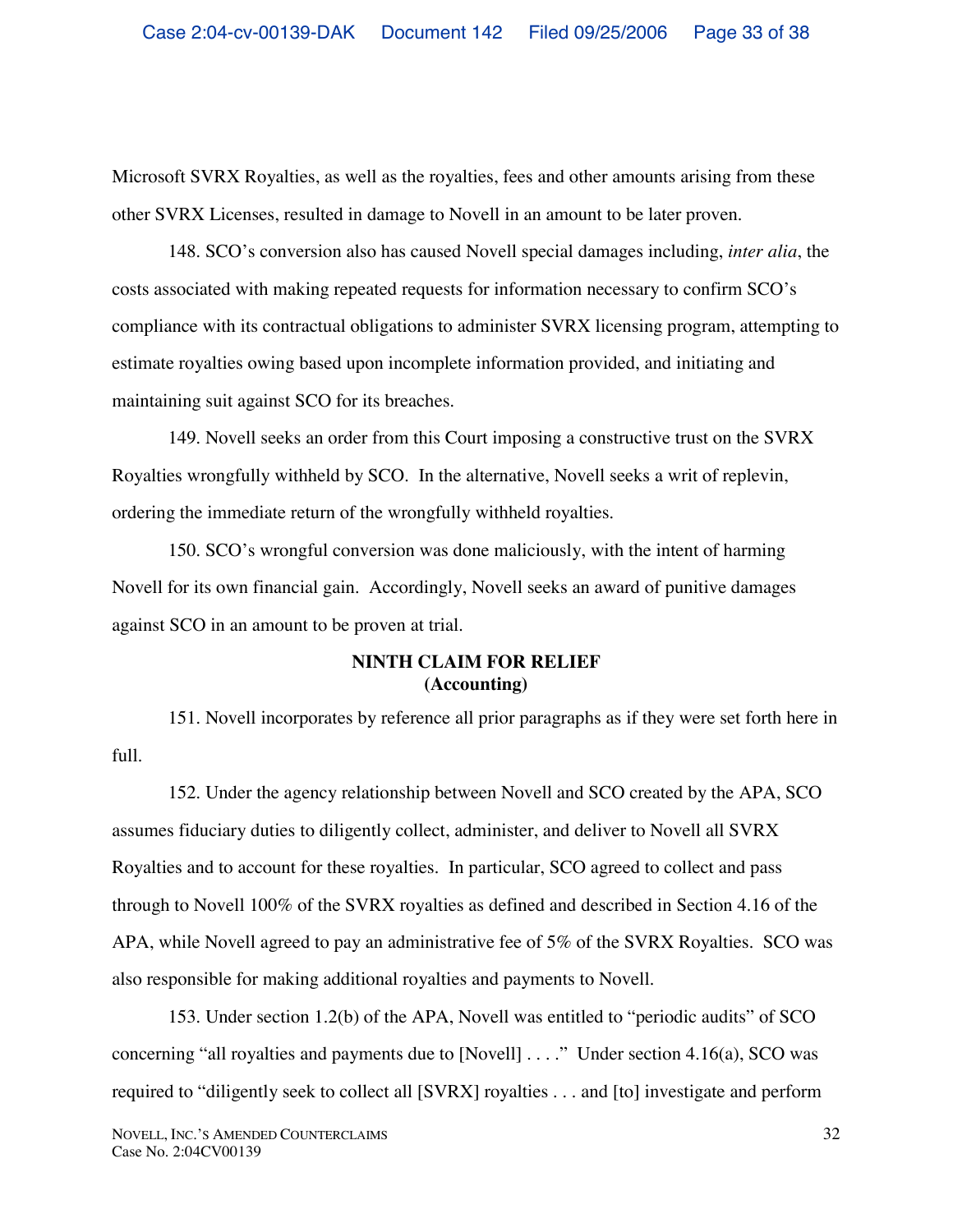appropriate auditing and enforcement under [the SVRX] licenses." SCO was also required to provide regular audit reports to Novell on the SVRX royalties and the other royalties under section 1.2(f) of the APA, including a breakdown of these royalties based on facts peculiar to the knowledge of SCO acting as Novell's administrative agent.

154. Under the APA, the amounts due Novell were determined and verified on the basis of the audits required under the APA. The right to an accounting of the royalties and payments due to Novell under the SVRX licenses and other provisions of the APA was inherent in the APA.

155. SCO has failed to fulfill its duties under the audit provisions of the APA, and substantially and materially breached those provisions.

156. Between the time the APA was concluded and the present, there have been hundreds of customers responsible for making royalty payments to SCO under the SVRX Licenses or under other agreements relating to royalty bearing products. SCO was obligated under the APA to receive and administer these royalty payments and share them with Novell.

157. Under the APA, royalty payments under the SVRX licenses or other agreements relating to royalty bearing products were to be paid to Novell through SCO. The amount of royalties was calculated through a specified formula.

158. On information and belief, SCO has entered into new and/or amendments of the SVRX licenses with Sun and Microsoft, as well as with Linux end users under SCO's Intellectual Property Licenses. SCO failed to seek approval to enter into these licenses, and explain why it was not obligated to obtain Novell's advance approval. During the course of Novell's audit of SCO's compliance with the SVRX licensing program, SCO also failed to report these licenses, to provide the relevant documentation as requested by Novell, and to account for or pass through to Novell the sums SCO collected from these licenses. These failures constitute a substantial and material breach of the APA, as well as a breach of SCO's fiduciary duties.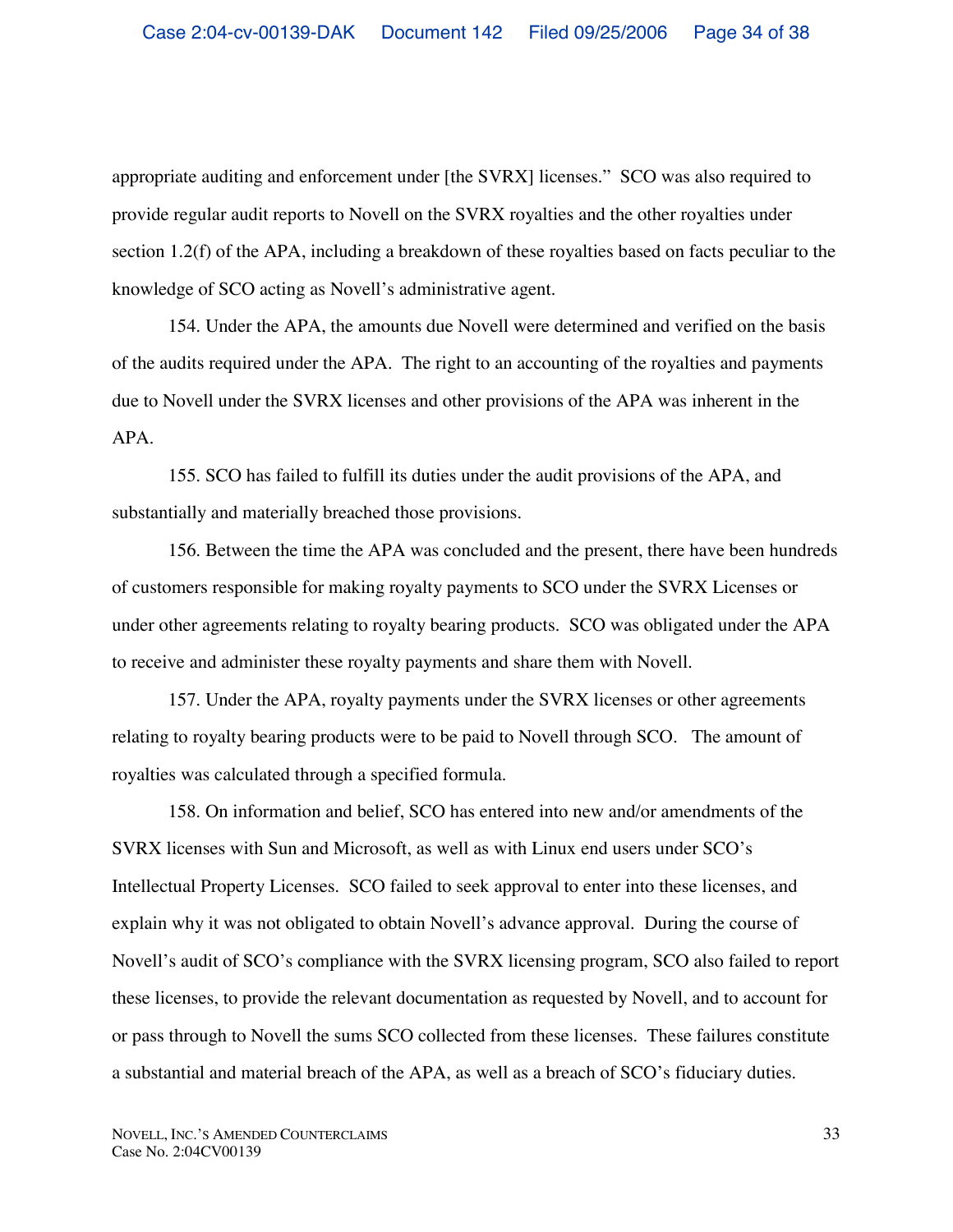159. Given the large number of customers currently responsible for making royalty payments to SCO under the SVRX licenses or under other agreements relating to royalty bearing products, the complexity of the formulas by which these royalty payments are calculated, the fact that SCO receives directly all these royalty payments without immediate notice to Novell, and the fact that SCO has failed to fully account for the sums collected from these licenses as required by the APA (including, but not limited to, the SVRX licenses that SCO executed with Sun and Microsoft in 2003), it is impracticable for Novell to name a fixed sum that is owing with respect to these royalty payments without an accounting.

160. Novell therefore seeks an accounting for monies owed to Novell under the APA.

## **PRAYER FOR RELIEF**

**WHEREFORE**, Novell prays for judgment as follows:

161. For actual and special damages, in an amount to be proven at trial, caused by SCO's slander of Novell's title to the UNIX Copyrights;

162. For punitive damages in an amount to be proven at trial for SCO's malicious and willful conduct in slandering Novell's title to the UNIX Copyrights as alleged herein;

163. For preliminary and permanent injunctive relief requiring SCO to withdraw its improperly registered claims to UNIX Copyrights;

164. For actual and special damages, in an amount to be proven at trial, caused by SCO's breaches of §§ 1.2(b), 1.2(f) and 4.16 of the APA;

165. For specific performance of future compliance with SCO's audit obligations under §§ 1.2(b) and 1.2(f) of the APA;

166. For specific performance of future compliance with SCO's royalty obligations under §§ 1.2(b) and 4.16(a) of the APA;

167. For an order imposing a constructive trust on the revenues remitted to SCO under new or amended SVRX Licenses;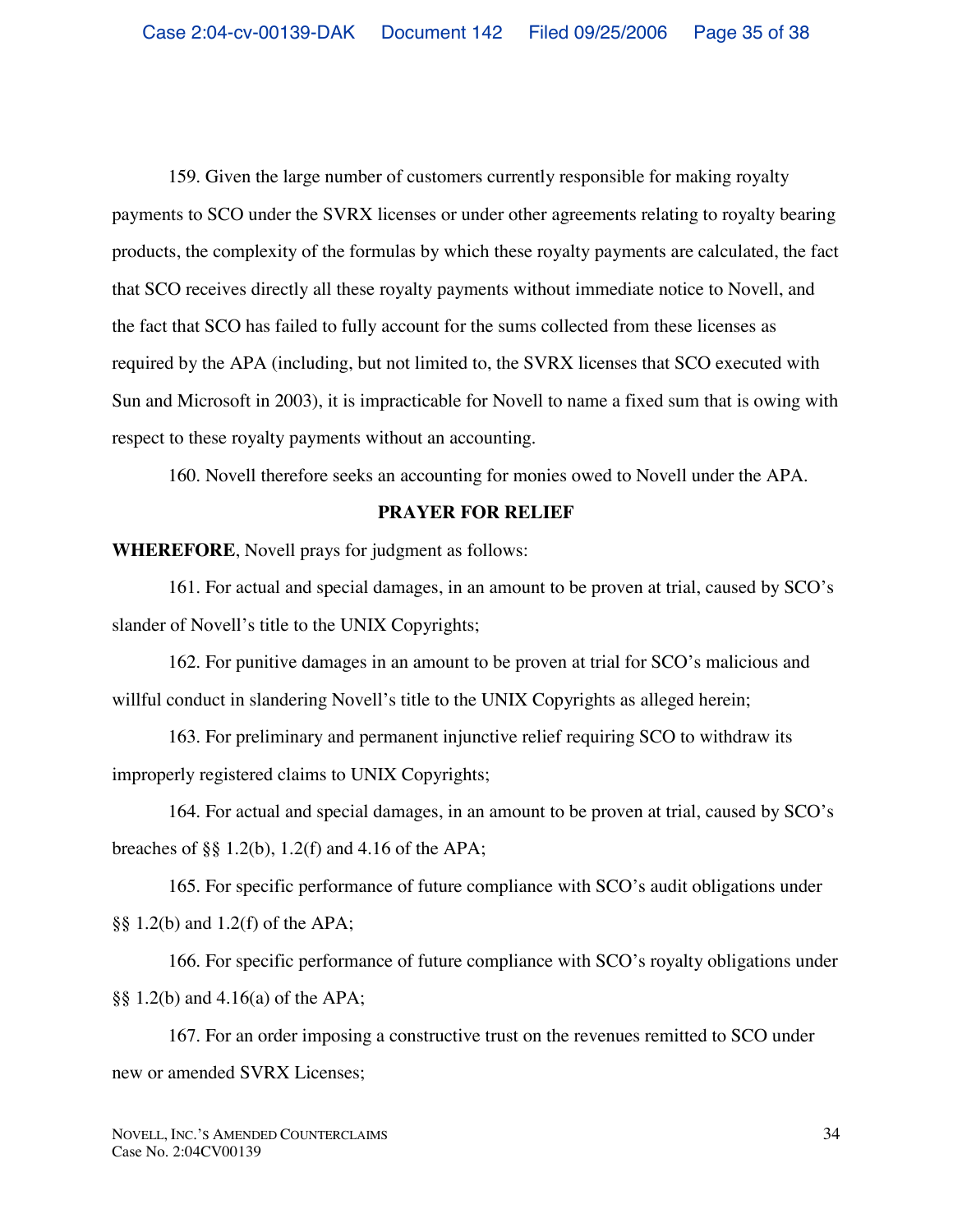168. For an order attaching SCO's assets pending adjudication of Novell's contract claims;

169. For a writ of replevin, ordering the immediate return of the royalties wrongfully withheld by SCO;

170. For declaratory relief pursuant to 28 U.S.C. § 2201 establishing Novell's rights and SCO's obligations under § 4.16(b) and Amendment No. 2, as well as SCO's authority to undertake certain actions under § 4.16(b) and Amendment No. 2;

171. For preliminary and permanent injunctive relief enforcing Novell's contractual rights under the APA, including injunctive relief barring SCO from taking actions inconsistent with or in violation of §§ 1.2(b), 1.2(f), 4.16(a) and 4.16(b);

172. For declaratory relief pursuant to 28 U.S.C. § 2001 establishing Novell's rights and SCO's obligations under the covenant of good faith and fair dealing in the APA;

173. For an order of restitution of all monies constituting SCO's unjust enrichment;

174. For an accounting of the royalties remitted to SCO under the SVRX licenses and the monies owing to Novell under the APA;

175. For punitive damages in an amount to be proven at trial for SCO's malicious and willful conduct in converting monies flowing from the 2003 Sun and Microsoft Agreements;

176. For pre-judgment interest on any monetary recovery;

177. For Novell's reasonable expenses and costs incurred, including without limitation attorneys' fees, in defending against SCO's Second Amended Complaint; and

178. For such other and further relief as the Court deems just and proper.

# **JURY TRIAL DEMAND**

Counterclaim-plaintiff Novell hereby demands a trial by jury of any and all issues triable by a jury.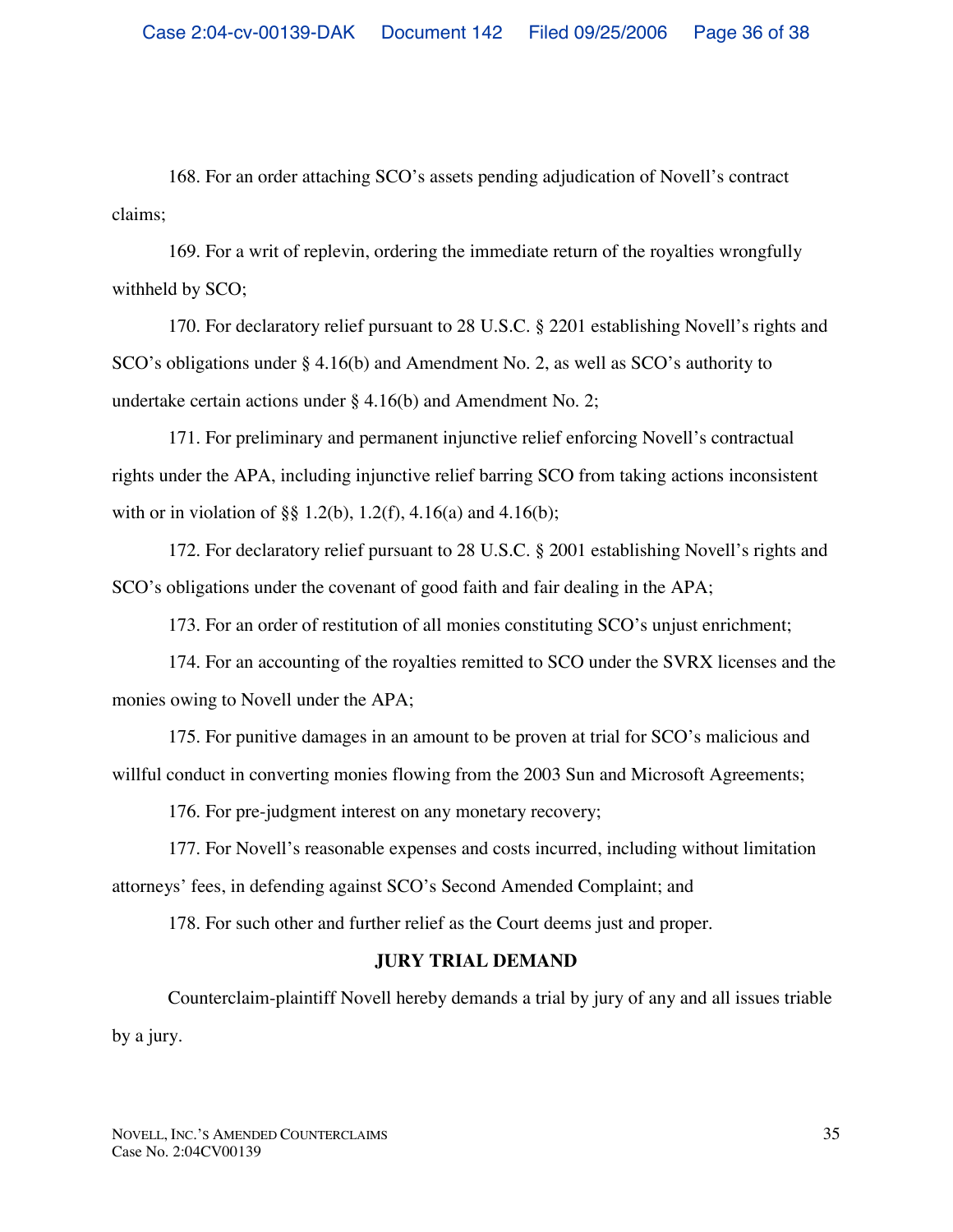DATED: September 21, 2006

## ANDERSON & KARRENBERG

*/s/ Heather M. Sneddon*

Thomas R. Karrenberg John P. Mullen Heather M. Sneddon

-and-

MORRISON & FOERSTER LLP Michael A. Jacobs (*pro hac vice*) Kenneth W. Brakebill (*pro hac vice*)

**Attorneys for Novell, Inc.**